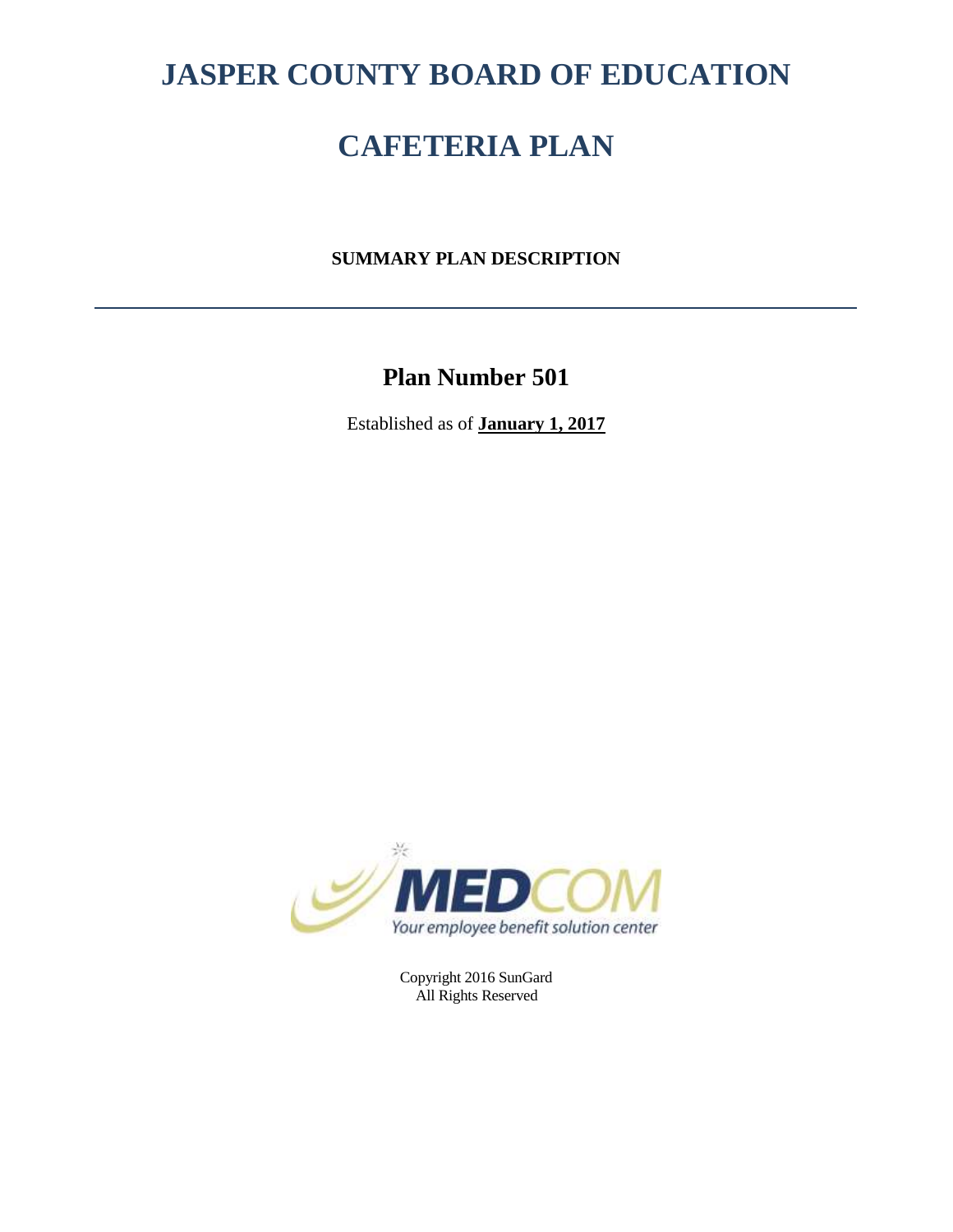# **TABLE OF CONTENTS**

# **I ELIGIBILITY**

# **II OPERATION**

|--|--|--|

# **III CONTRIBUTIONS**

# **IV BENEFITS**

# **V BENEFIT PAYMENTS**

| 1. |  |
|----|--|
| 2. |  |
| 3. |  |
| 4. |  |
| 5. |  |
|    |  |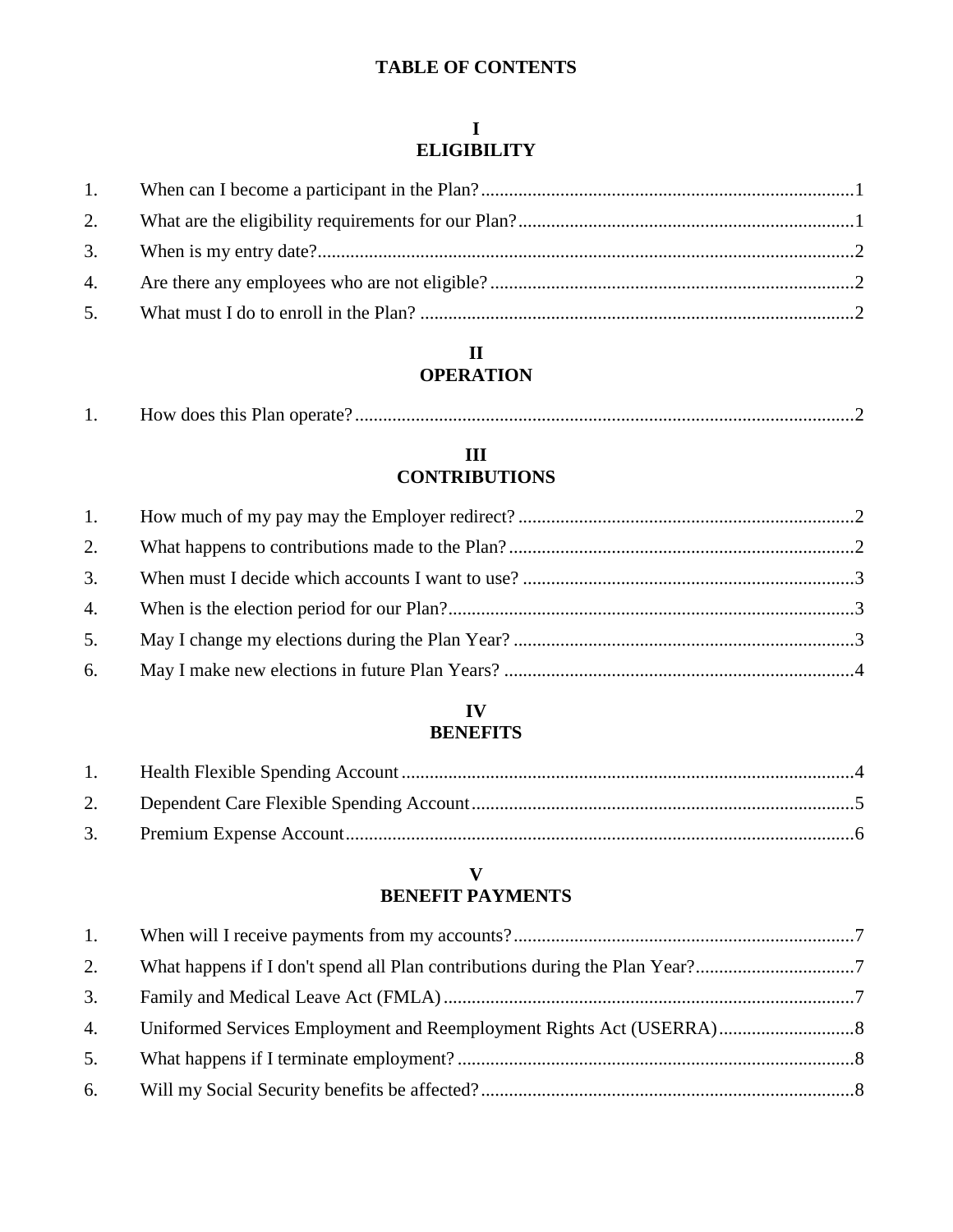# **VI HIGHLY COMPENSATED AND KEY EMPLOYEES**

# **VII PLAN ACCOUNTING**

# **VIII GENERAL INFORMATION ABOUT OUR PLAN**

# **IX ADDITIONAL PLAN INFORMATION**

| ланнія т<br>., |  |
|----------------|--|
|----------------|--|

# **X CONTINUATION COVERAGE RIGHTS UNDER COBRA**

| 1.  |                                                                                    |  |
|-----|------------------------------------------------------------------------------------|--|
| 2.  |                                                                                    |  |
| 3.  |                                                                                    |  |
| 4.  | What factors should be considered when determining to elect COBRA continuation     |  |
| 5.  |                                                                                    |  |
| 6.  |                                                                                    |  |
| 7.  | Is a covered Employee or Qualified Beneficiary responsible for informing the Plan  |  |
| 8.  | Is a waiver before the end of the election period effective to end a Qualified     |  |
| 9.  | Is COBRA coverage available if a Qualified Beneficiary has other group health plan |  |
| 10. | When may a Qualified Beneficiary's COBRA continuation coverage be terminated? 16   |  |
| 11. | What are the maximum coverage periods for COBRA continuation coverage?17           |  |
| 12. | Under what circumstances can the maximum coverage period be expanded?17            |  |
| 13. | How does a Qualified Beneficiary become entitled to a disability extension?18      |  |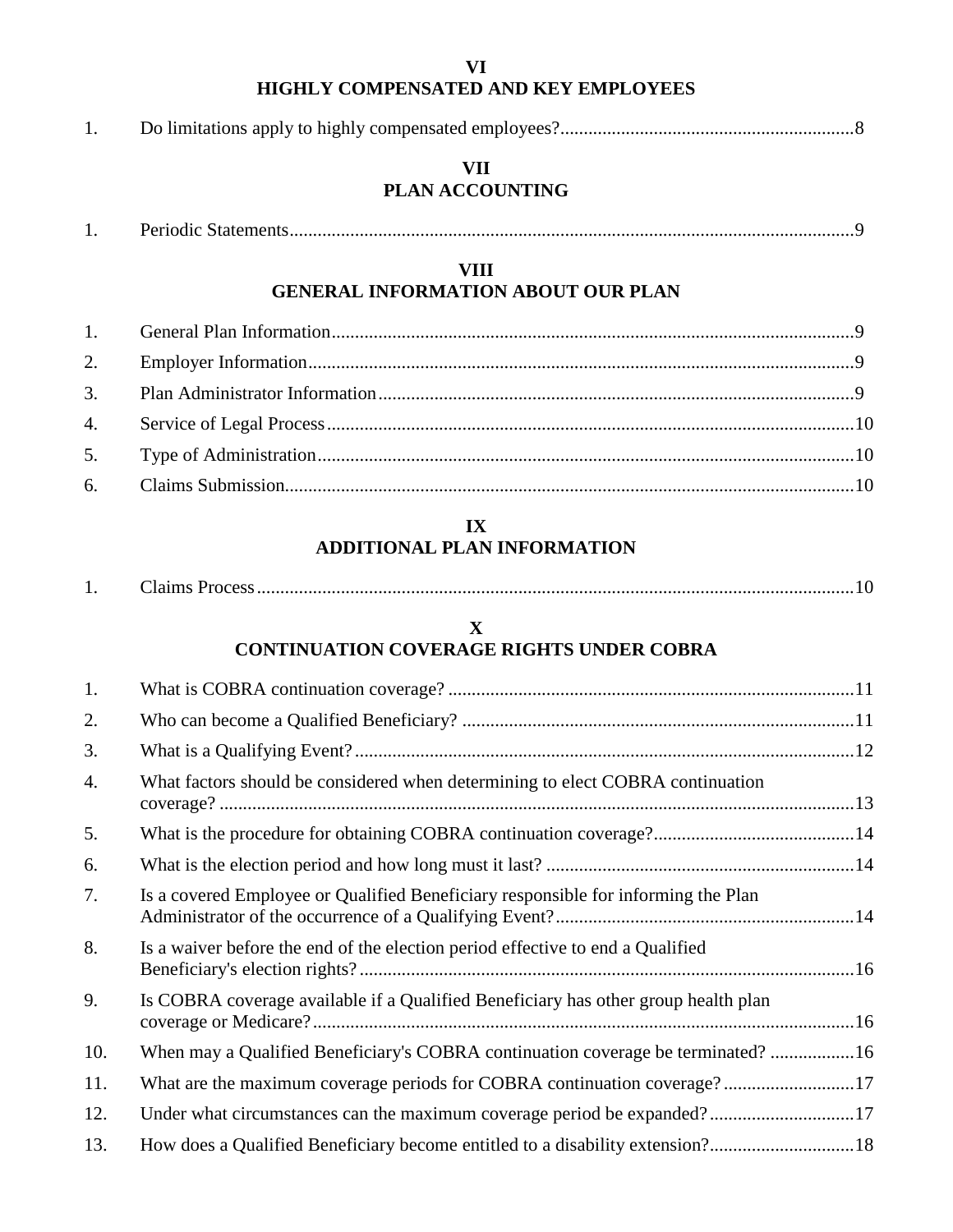| 14. |                                                                                 |  |
|-----|---------------------------------------------------------------------------------|--|
| 15. | Must the Plan allow payment for COBRA continuation coverage to be made in       |  |
| 16. |                                                                                 |  |
| 17. |                                                                                 |  |
| 18. |                                                                                 |  |
| 19. | What other options may be available to you when you lose medical coverage under |  |

# **XI SUMMARY**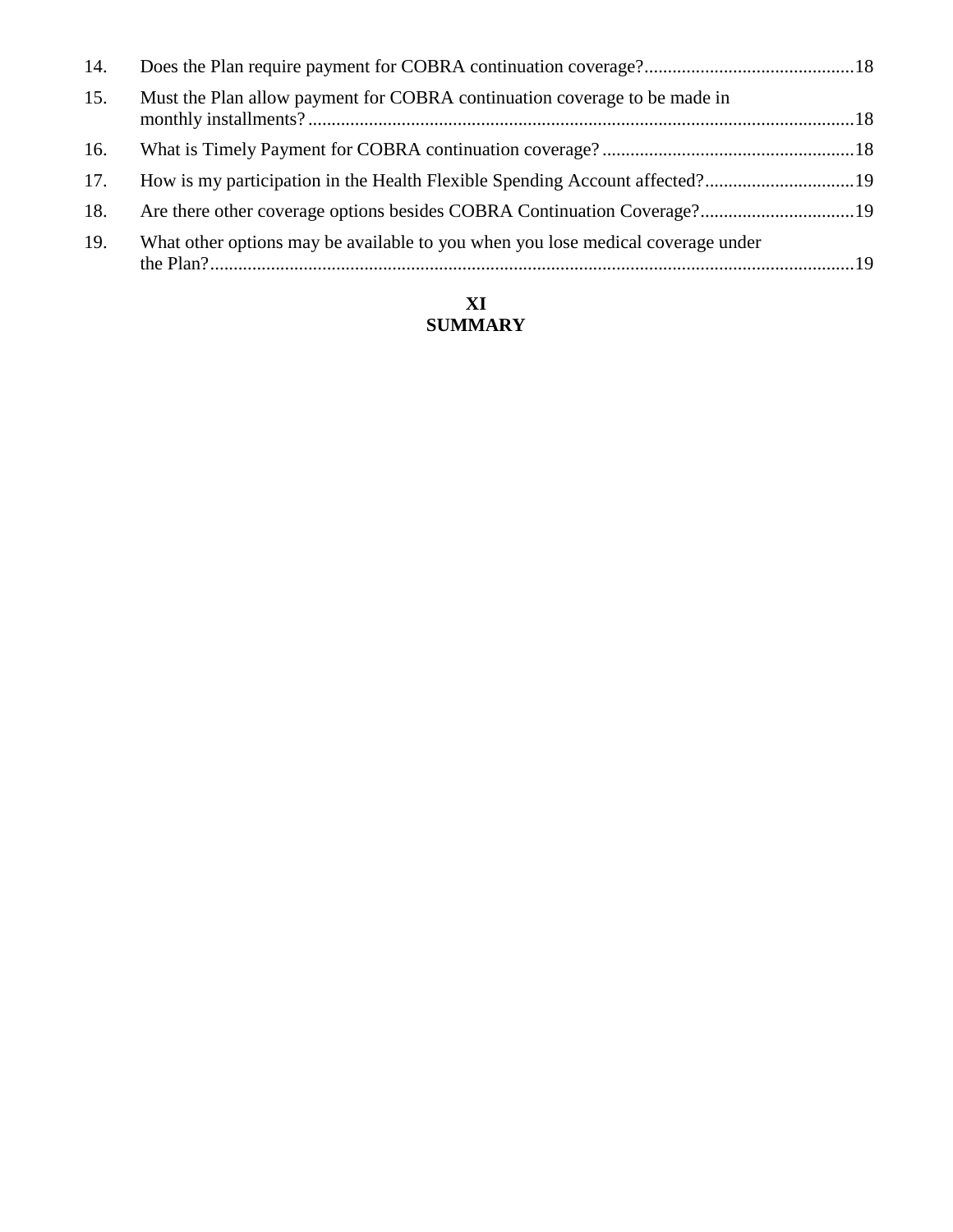## **JASPER COUNTY BOARD OF EDUCATION CAFETERIA PLAN**

#### **INTRODUCTION**

We are pleased to announce that we have established a "Flexible Benefit Plan" for you and other eligible employees. Under this Plan, you will be able to choose among certain benefits that we make available. The benefits that you may choose are outlined in this Summary Plan Description (SPD). We will also tell you about other important information concerning the Plan, such as the rules you must satisfy before you can join and the laws that protect your rights.

One of the most important features of our Plan is that the benefits being offered are generally ones that you are already paying for, but normally with money that has first been subject to income and Social Security taxes. Under our Plan, these same expenses will be paid for with a portion of your pay before Federal income or Social Security taxes are withheld. This means that you will pay less tax and have more money to spend and save.

Read this SPD carefully so that you understand the provisions of our Plan and the benefits you will receive. This SPD describes the Plan's benefits and obligations as contained in the legal Plan document, which governs the operation of the Plan. The Plan document is written in much more technical and precise language. If the non-technical language in this SPD and the technical, legal language of the Plan document conflict, the Plan document always governs. Also, if there is a conflict between an insurance contract and either the Plan document or this SPD, the insurance contract will control. If you wish to receive a copy of the legal Plan document, please contact the Administrator.

This SPD describes the current provisions of the Plan which are designed to comply with applicable legal requirements. The Plan is subject to federal laws, such as the Internal Revenue Code and other federal and state laws which may affect your rights. The provisions of the Plan are subject to revision due to a change in laws or due to pronouncements by the Internal Revenue Service (IRS) or other federal agencies. We may also amend or terminate this Plan. If the provisions of the Plan that are described in this SPD change, we will notify you.

We have attempted to answer most of the questions you may have regarding your benefits in the Plan. If this SPD does not answer all of your questions, please contact the Administrator (or other plan representative). The name and address of the Administrator can be found in the Article of this SPD entitled "General Information About the Plan."

#### **I ELIGIBILITY**

#### **1. When can I become a participant in the Plan?**

Before you become a Plan member (referred to in this SPD as a "Participant"), there are certain rules which you must satisfy. First, you must meet the eligibility requirements and be an active employee. After that, the next step is to actually join the Plan on the "entry date" that we have established for all employees. The "entry date" is defined in Question 3 below. You will also be required to complete certain application forms before you can enroll in the Plan.

#### **2. What are the eligibility requirements for our Plan?**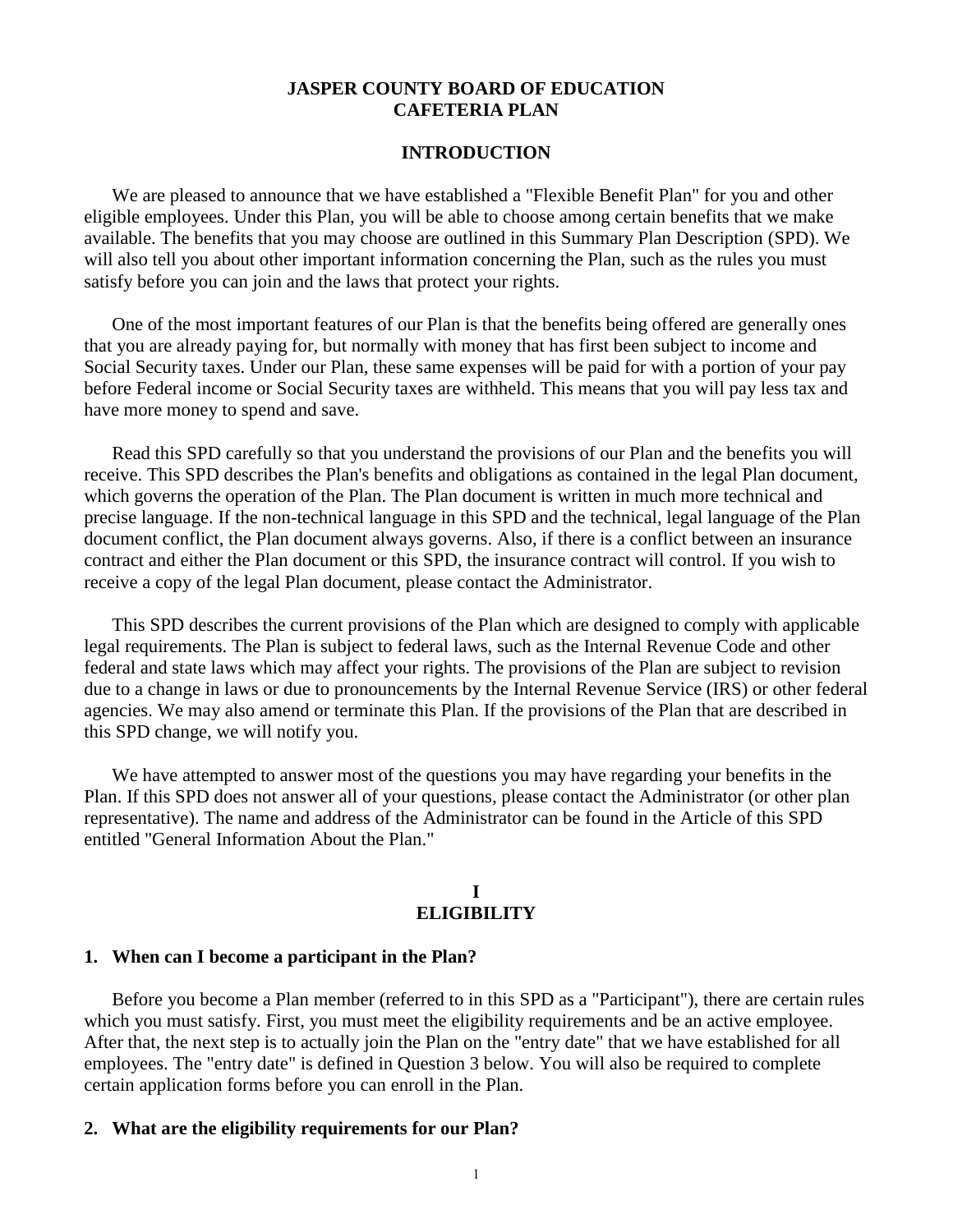You will be eligible to join the Plan once you have completed 30 days of employment.

#### **3. When is my entry date?**

Once you have met the eligibility requirements, your entry date will be the first day of the month coinciding with or following the date you met the eligibility requirements.

#### **4. Are there any employees who are not eligible?**

Yes, there are certain employees who are not eligible to join the Plan. They are:

-- Employees who are part-time. A part-time employee is someone who works, or is expected to work, 20 hours or less a week.

#### **5. What must I do to enroll in the Plan?**

Before you can join the Plan, you must complete an application to participate in the Plan. The application includes your personal choices for each of the benefits which are being offered under the Plan. You must also authorize us to set some of your earnings aside in order to pay for the benefits you have elected.

# **II OPERATION**

#### **1. How does this Plan operate?**

Before the start of each Plan Year, you will be able to elect to have some of your upcoming pay contributed to the Plan. These amounts will be used to pay for the benefits you have chosen. The portion of your pay that is paid to the Plan is not subject to Federal income or Social Security taxes. In other words, this allows you to use tax-free dollars to pay for certain kinds of benefits and expenses which you normally pay for with out-of-pocket, taxable dollars. However, if you receive a reimbursement for an expense under the Plan, you cannot claim a Federal income tax credit or deduction on your return. (See the Article entitled "General Information About Our Plan" for the definition of "Plan Year.")

#### **III CONTRIBUTIONS**

#### **1. How much of my pay may the Employer redirect?**

Each year, you may elect to have us contribute on your behalf enough of your compensation to pay for the benefits that you elect under the Plan. These amounts will be deducted from your pay over the course of the year.

#### **2. What happens to contributions made to the Plan?**

Before each Plan Year begins, you will select the benefits you want and how much of the contributions should go toward each benefit. It is very important that you make these choices carefully based on what you expect to spend on each covered benefit or expense during the Plan Year. Later, they will be used to pay for the expenses as they arise during the Plan Year.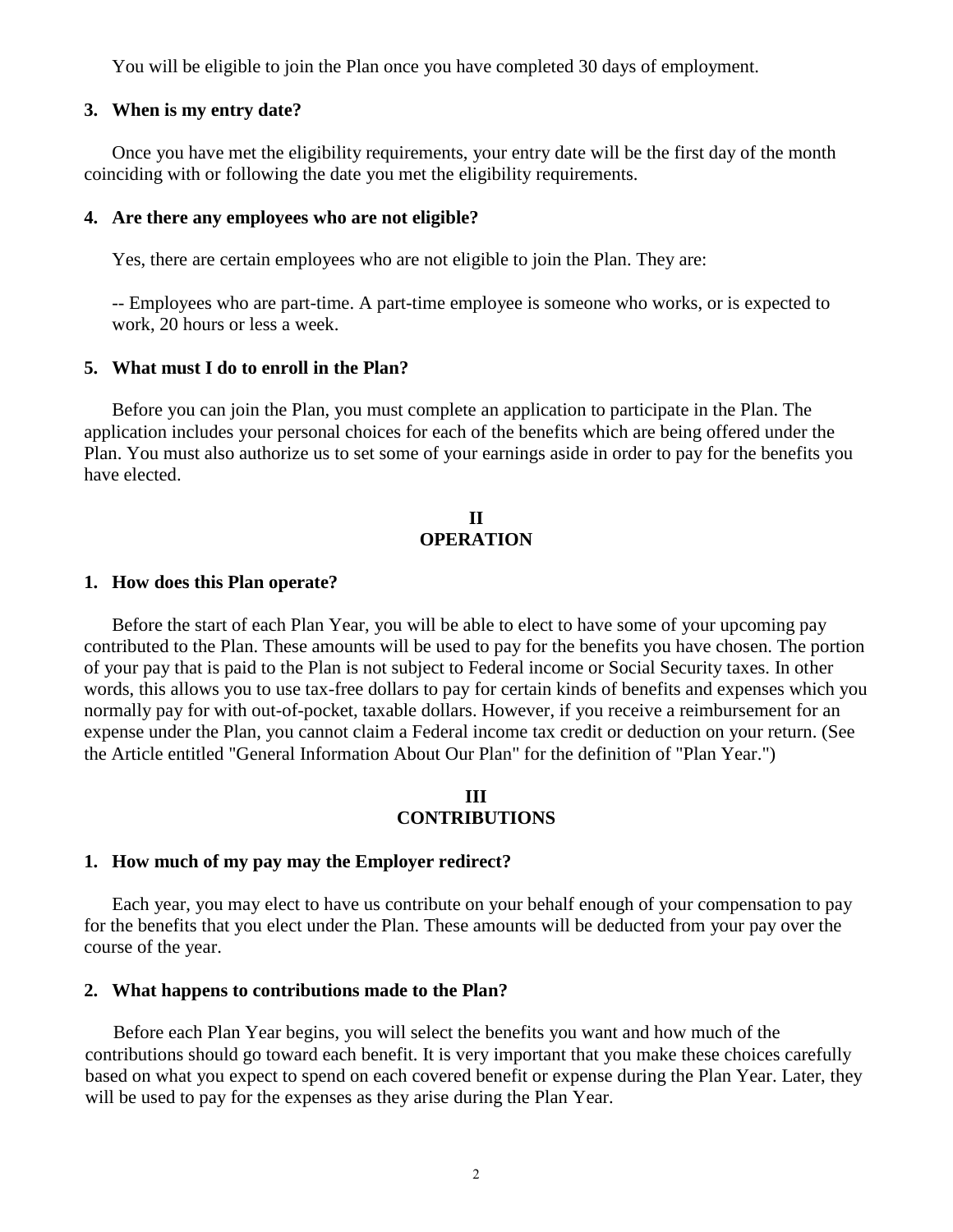### **3. When must I decide which accounts I want to use?**

You are required by Federal law to decide before the Plan Year begins, during the election period (defined below). You must decide two things. First, which benefits you want and, second, how much should go toward each benefit.

#### **4. When is the election period for our Plan?**

You will make your initial election on or before your entry date. (You should review Section I on Eligibility to better understand the eligibility requirements and entry date.) Then, for each following Plan Year, the election period is established by the Administrator and applied uniformly to all Participants. It will normally be a period of time prior to the beginning of each Plan Year. The Administrator will inform you each year about the election period. (See the Article entitled "General Information About Our Plan" for the definition of Plan Year.)

#### **5. May I change my elections during the Plan Year?**

Generally, you cannot change the elections you have made after the beginning of the Plan Year. However, there are certain limited situations when you can change your elections. You are permitted to change elections if you have a "change in status" and you make an election change that is consistent with the change in status. Currently, Federal law considers the following events to be a change in status:

-- Marriage, divorce, death of a spouse, legal separation or annulment;

-- Change in the number of dependents, including birth, adoption, placement for adoption, or death of a dependent;

-- Any of the following events for you, your spouse or dependent: termination or commencement of employment, a strike or lockout, commencement or return from an unpaid leave of absence, a change in worksite, or any other change in employment status that affects eligibility for benefits;

-- One of your dependents satisfies or ceases to satisfy the requirements for coverage due to change in age, student status, or any similar circumstance; and

-- A change in the place of residence of you, your spouse or dependent that would lead to a change in status, such as moving out of a coverage area for insurance.

In addition, if you are participating in the Dependent Care Flexible Spending Account, then there is a change in status if your dependent no longer meets the qualifications to be eligible for dependent care.

There are detailed rules on when a change in election is deemed to be consistent with a change in status. In addition, there are laws that give you rights to change health coverage for you, your spouse, or your dependents. If you change coverage due to rights you have under the law, then you can make a corresponding change in your elections under the Plan. If any of these conditions apply to you, you should contact the Administrator within 30 days of the event causing the change in status, unless the law grants you more time. See your Administrator for more details.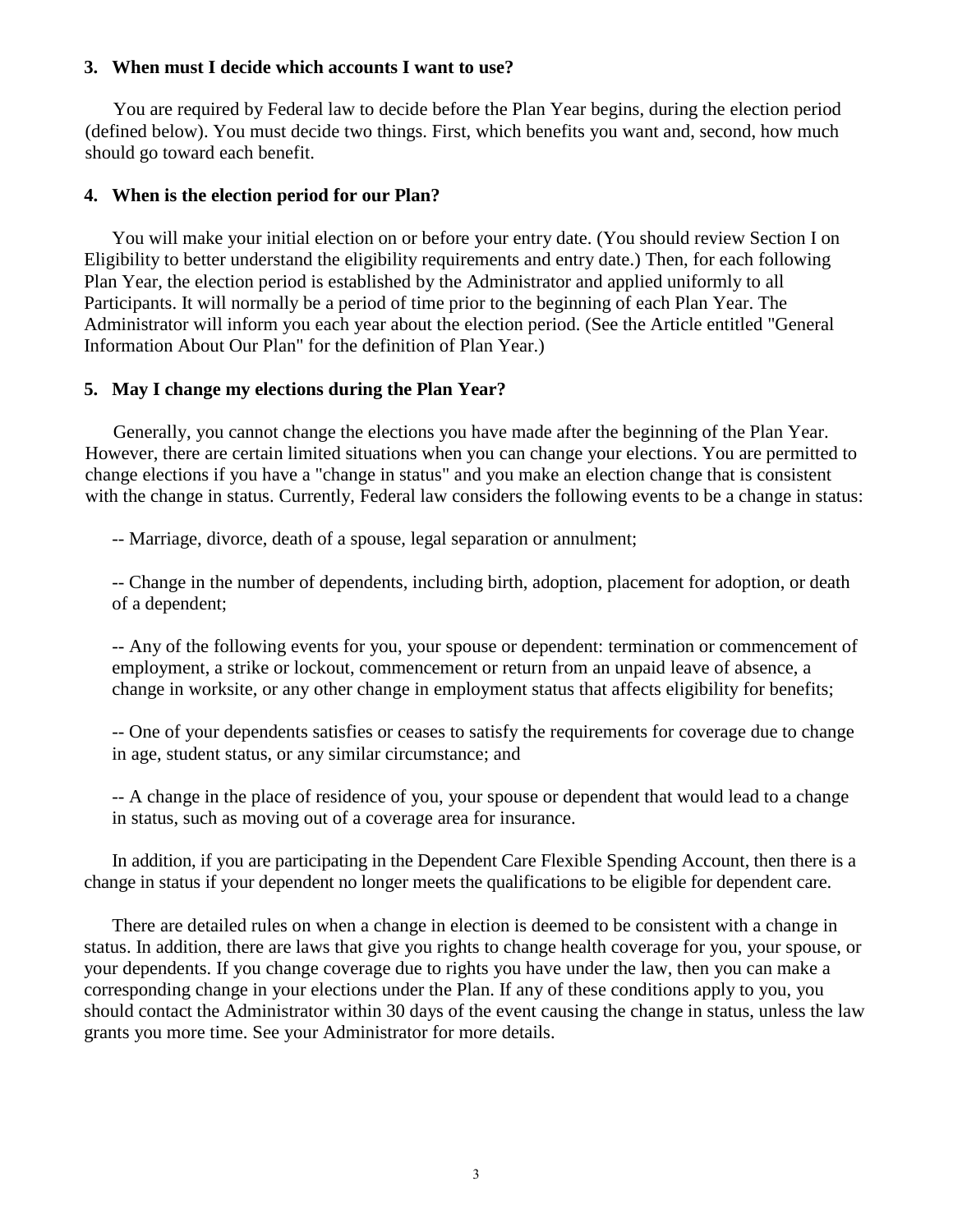If the cost of a benefit provided under the Plan increases or decreases during a Plan Year, then we will automatically increase or decrease, as the case may be, your salary redirection election. If the cost increases significantly, you will be permitted to either make corresponding changes in your payments or revoke your election and obtain coverage under another benefit package option with similar coverage, or revoke your election entirely.

If the coverage under a Benefit is significantly curtailed or ceases during a Plan Year, then you may revoke your elections and elect to receive on a prospective basis coverage under another plan with similar coverage. In addition, if we add a new coverage option or eliminate an existing option, you may elect the newly-added option (or elect another option if an option has been eliminated) and make corresponding election changes to other options providing similar coverage. If you are not a Participant, you may elect to join the Plan. There are also certain situations when you may be able to change your elections on account of a change under the plan of your spouse's, former spouse's or dependent's employer.

These rules on change due to cost or coverage do not apply to the Health Flexible Spending Account, and you may not change your election to the Health Flexible Spending Account if you make a change due to cost or coverage for insurance.

You may not change your election under the Dependent Care Flexible Spending Account if the cost change is imposed by a dependent care provider who is your relative.

#### **6. May I make new elections in future Plan Years?**

Yes, you may. For each new Plan Year, you may change the elections that you previously made. You may also choose not to participate in the Plan for the upcoming Plan Year. If you do not make new elections during the election period before a new Plan Year begins, we will assume you want your elections for insured or self-funded benefits only to remain the same and you will not be considered a Participant for the non-insured benefit options under the Plan for the upcoming Plan Year.

#### **IV BENEFITS**

#### **1. Health Flexible Spending Account**

The Health Flexible Spending Account enables you to pay for expenses allowed under Sections 105 and 213(d) of the Internal Revenue Code which are not covered by our insured medical plan and save taxes at the same time. The Health Flexible Spending Account allows you to be reimbursed by the Employer for expenses incurred by you and your dependents.

Drug costs, including insulin, may be reimbursed.

You may be reimbursed for "over the counter" drugs only if those drugs are prescribed for you. You may not, however, be reimbursed for the cost of other health care coverage maintained outside of the Plan, or for long-term care expenses. A list of covered expenses is available from the Administrator.

The most that you can contribute to your Health Flexible Spending Account each Plan Year is \$2550. After 2017, the dollar limit may increase for cost of living adjustments.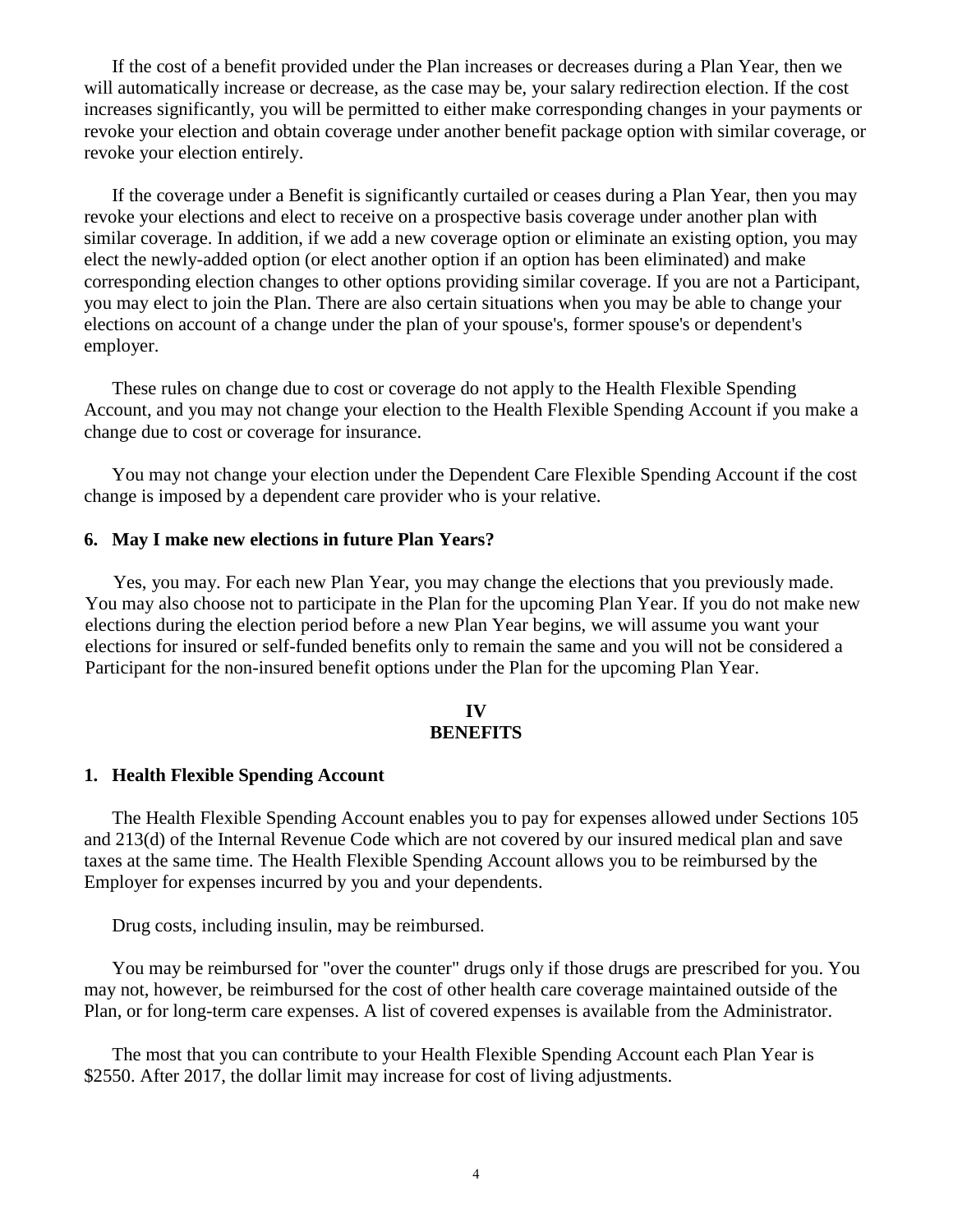In order to be reimbursed for a health care expense, you must submit to the Administrator an itemized bill from the service provider. We will also provide you with a debit or credit card to use to pay for medical expenses. The Administrator will provide you with further details. Amounts reimbursed from the Plan may not be claimed as a deduction on your personal income tax return. Reimbursement from the fund shall be paid at least once a month. Expenses under this Plan are treated as being "incurred" when you are provided with the care that gives rise to the expenses, not when you are formally billed or charged, or you pay for the medical care.

You may be reimbursed for expenses for any child until the end of the month in which the child reaches age 26. A child is a natural child, stepchild, foster child, adopted child, or a child placed with you for adoption. If a child gains or regains eligibility due to these new rules, that qualifies as a change in status to change coverage.

Newborns' and Mothers' Health Protection Act: Group health plans generally may not, under Federal law, restrict benefits for any hospital length of stay in connection with childbirth for the mother or newborn child to less than 48 hours following a vaginal delivery, or less than 96 hours following a cesarean section. However, Federal law generally does not prohibit the mother's or newborn's attending provider, after consulting with the mother, from discharging the mother or her newborn earlier than 48 hours (or 96 hours as applicable). In any case, plans and issuers may not, under Federal law, require that a provider obtain authorization from the plan or the issuer for prescribing a length of stay not in excess of 48 hours (or 96 hours).

Women's Health and Cancer Rights Act: This plan, as required by the Women's Health and Cancer Rights Act of 1998, will reimburse up to plan limits for benefits for mastectomy-related services including reconstruction and surgery to achieve symmetry between the breasts, prostheses, and complications resulting from a mastectomy (including lymphedema). Contact your Plan Administrator for more information.

#### **2. Dependent Care Flexible Spending Account**

The Dependent Care Flexible Spending Account enables you to pay for out-of-pocket, work-related dependent day-care cost with pre-tax dollars. If you are married, you can use the account if you and your spouse both work or, in some situations, if your spouse goes to school full-time. Single employees can also use the account.

An eligible dependent is someone for whom you can claim expenses on Federal Income Tax Form 2441 "Credit for Child and Dependent Care Expenses." Children must be under age 13. Other dependents must be physically or mentally unable to care for themselves. Dependent Care arrangements which qualify include:

(a) A Dependent (Day) Care Center, provided that if care is provided by the facility for more than six individuals, the facility complies with applicable state and local laws;

(b) An Educational Institution for pre-school children. For older children, only expenses for non-school care are eligible; and

(c) An "Individual" who provides care inside or outside your home: The "Individual" may not be a child of yours under age 19 or anyone you claim as a dependent for Federal tax purposes.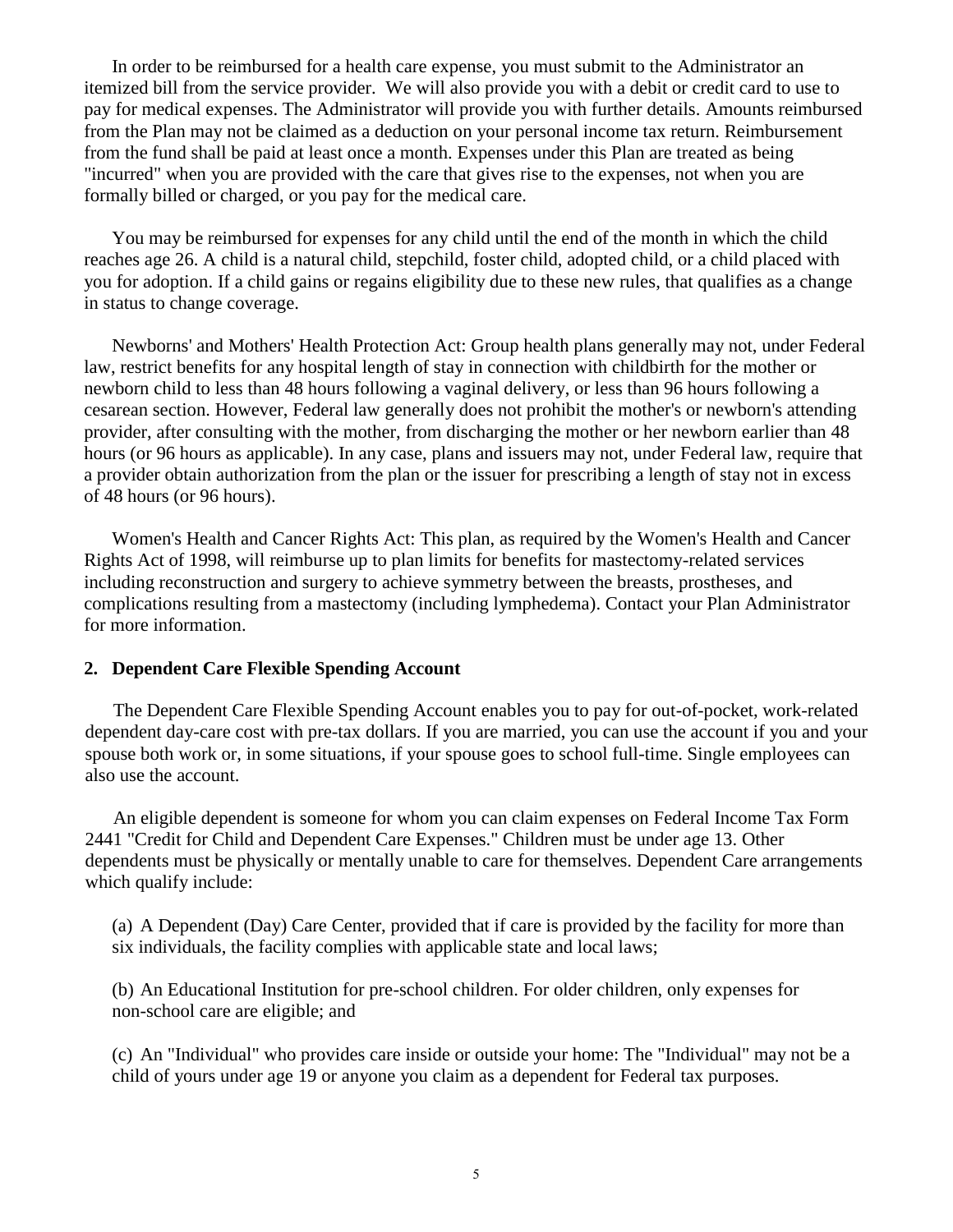You should make sure that the dependent care expenses you are currently paying for qualify under our Plan. We will also provide you with a debit or credit card to use to pay for dependent care expenses. The Administrator will provide you with further details.

The law places limits on the amount of money that can be paid to you in a calendar year from your Dependent Care Flexible Spending Account. Generally, your reimbursements may not exceed the lesser of: (a) \$5,000 (if you are married filing a joint return or you are head of a household) or \$2,500 (if you are married filing separate returns); (b) your taxable compensation; (c) your spouse's actual or deemed earned income (a spouse who is a full time student or incapable of caring for himself/herself has a monthly earned income of \$250 for one dependent or \$500 for two or more dependents).

Also, in order to have the reimbursements made to you from this account be excludable from your income, you must provide a statement from the service provider including the name, address, and in most cases, the taxpayer identification number of the service provider on your tax form for the year, as well as the amount of such expense as proof that the expense has been incurred. In addition, Federal tax laws permit a tax credit for certain dependent care expenses you may be paying for even if you are not a Participant in this Plan. You may save more money if you take advantage of this tax credit rather than using the Dependent Care Flexible Spending Account under our Plan. Ask your tax adviser which is better for you.

#### **3. Premium Expense Account**

A Premium Expense Account allows you to use tax-free dollars to pay for certain premium expenses under various insurance programs that we offer you. These premium expenses include:

- -- Health care premiums under our self-funded medical plan.
- -- Dental insurance premiums.
- -- Vision insurance premiums.
- -- Other insurance coverage that we may provide.

Under our Plan, we will establish sub-accounts for you for each different type of insurance coverage that is available. Also, certain limits on the amount of coverage may apply.

The Administrator may terminate or modify Plan benefits at any time, subject to the provisions of any insurance contracts providing benefits described above. We will not be liable to you if an insurance company fails to provide any of the benefits described above. Also, your insurance will end when you leave employment, are no longer eligible under the terms of any insurance policies, or when insurance terminates.

Any benefits to be provided by insurance will be provided only after (1) you have provided the Administrator the necessary information to apply for insurance, and (2) the insurance is in effect for you.

If you cover your children up to age 26 under your insurance, you can pay for that coverage through the Plan.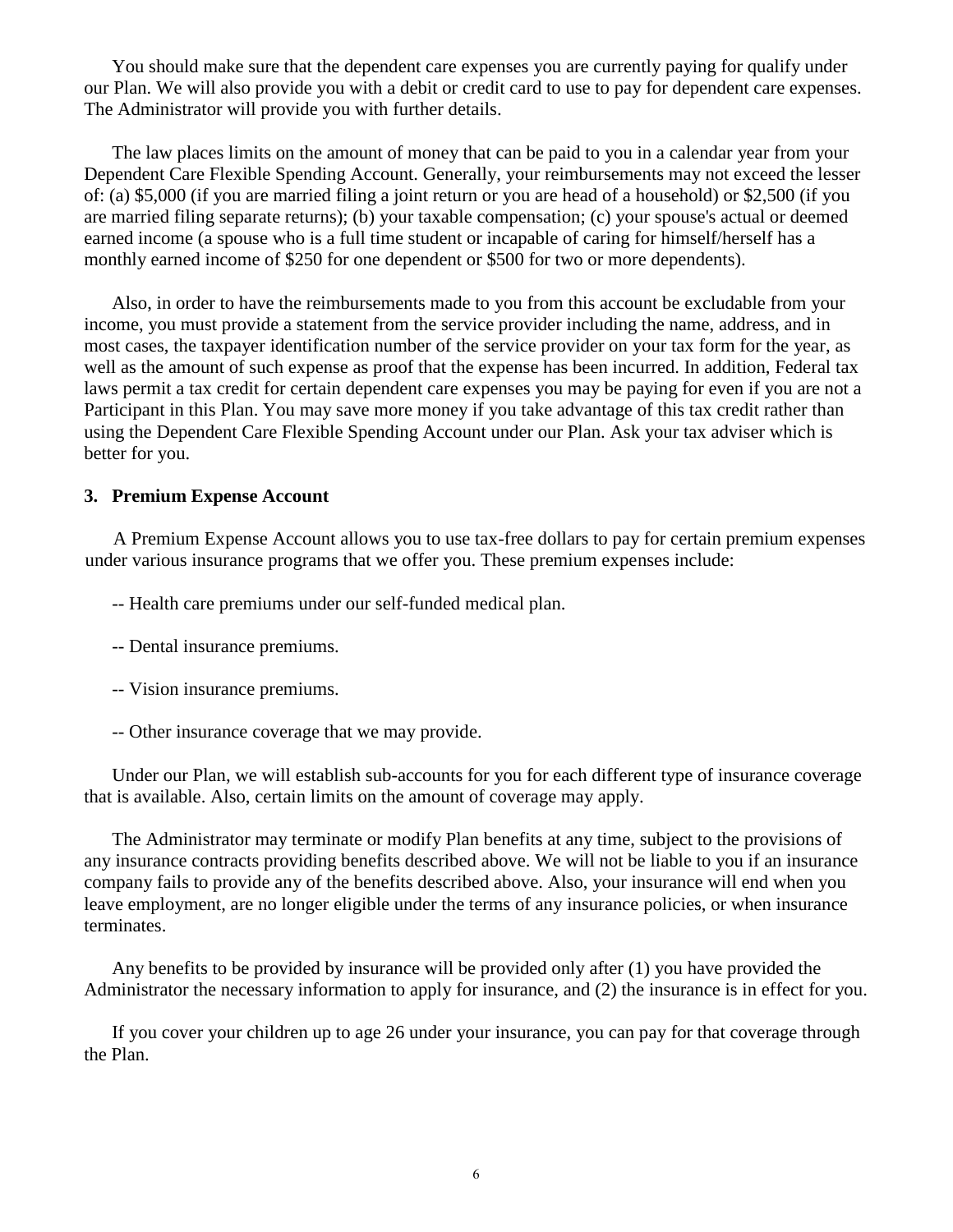#### **1. When will I receive payments from my accounts?**

During the course of the Plan Year, you may submit requests for reimbursement of expenses you have incurred. Expenses are considered "incurred" when the service is performed, not necessarily when it is paid for. The Administrator will provide you with acceptable forms for submitting these requests for reimbursement. If the request qualifies as a benefit or expense that the Plan has agreed to pay, you will receive a reimbursement payment soon thereafter. Remember, these reimbursements which are made from the Plan are generally not subject to federal income tax or withholding. Nor are they subject to Social Security taxes. Requests for payment of insured benefits should be made directly to the insurer. You will only be reimbursed from the Dependent Care Flexible Spending Account to the extent that there are sufficient funds in the Account to cover your request.

#### **2. What happens if I don't spend all Plan contributions during the Plan Year?**

Any monies left at the end of the Plan Year will be forfeited. Obviously, qualifying expenses that you incur late in the Plan Year for which you seek reimbursement after the end of such Plan Year will be paid first before any amount is forfeited. For the Health Flexible Spending Account, you must submit claims no later than 30 days after the end of the Plan Year. For the Dependent Care Flexible Spending Account, you must submit claims no later than 30 days after the end of the Plan Year. Because it is possible that you might forfeit amounts in the Plan if you do not fully use the contributions that have been made, it is important that you decide how much to place in each account carefully and conservatively. Remember, you must decide which benefits you want to contribute to and how much to place in each account before the Plan Year begins. You want to be as certain as you can that the amount you decide to place in each account will be used up entirely.

#### **3. Family and Medical Leave Act (FMLA)**

If you take leave under the Family and Medical Leave Act, you may revoke or change your existing elections for health insurance and the Health Flexible Spending Account. If your coverage in these benefits terminates, due to your revocation of the benefit while on leave or due to your non-payment of contributions, you will be permitted to reinstate coverage for the remaining part of the Plan Year upon your return. For the Health Flexible Spending Account, you may continue your coverage or you may revoke your coverage and resume it when you return. You can resume your coverage at its original level and make payments for the time that you are on leave. For example, if you elect \$1,200 for the year and are out on leave for 3 months, then return and elect to resume your coverage at that level, your remaining payments will be increased to cover the difference - from \$100 per month to \$150 per month. Alternatively your maximum amount will be reduced proportionately for the time that you were gone. For example, if you elect \$1,200 for the year and are out on leave for 3 months, your amount will be reduced to \$900. The expenses you incur during the time you are not in the Health Flexible Spending Account are not reimbursable.

If you continue your coverage during your unpaid leave, you may pre-pay for the coverage, you may pay for your coverage on an after-tax basis while you are on leave, or you and your Employer may arrange a schedule for you to "catch up" your payments when you return.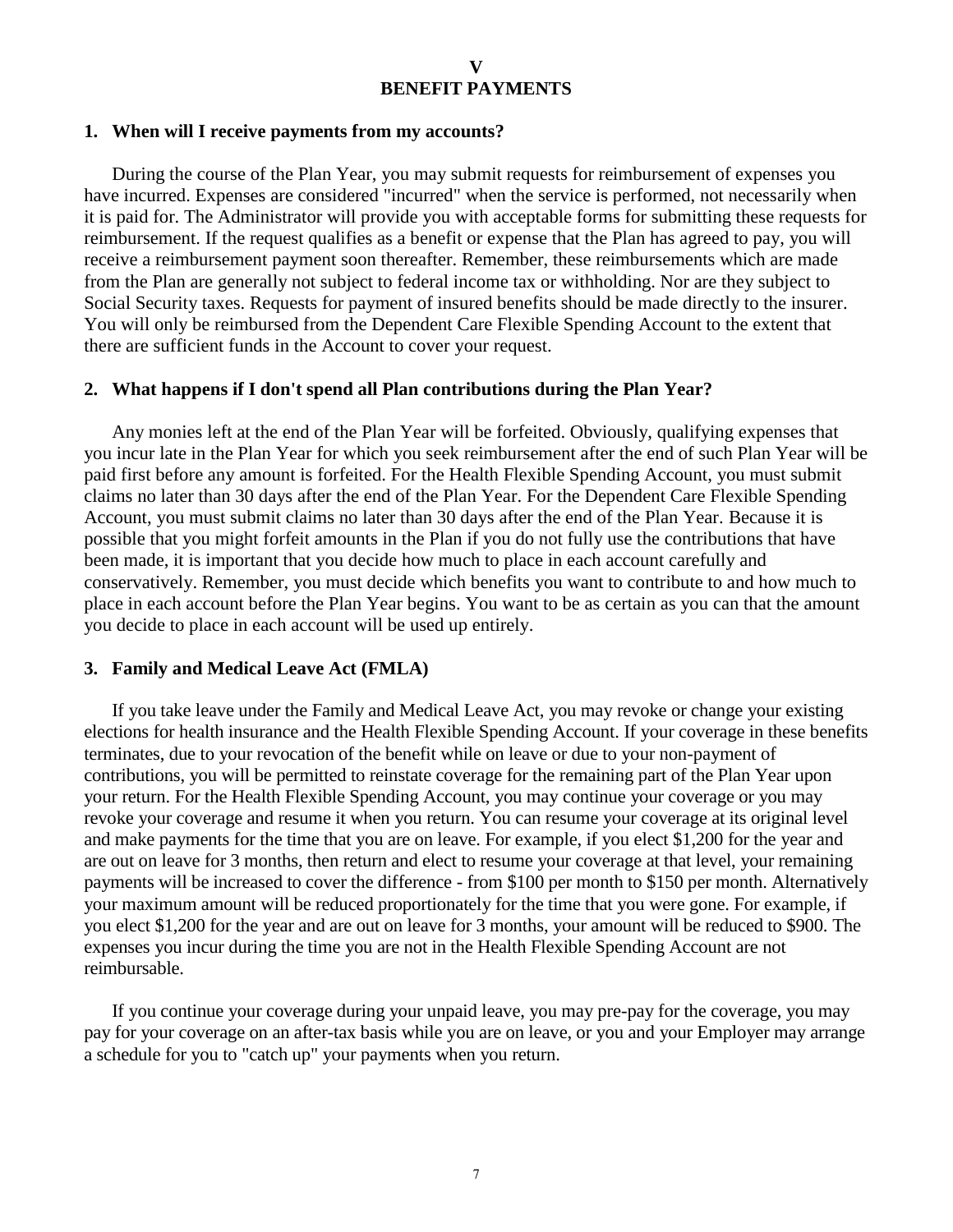#### **4. Uniformed Services Employment and Reemployment Rights Act (USERRA)**

If you are going into or returning from military service, you may have special rights to health care coverage under your Health Flexible Spending Account under the Uniformed Services Employment and Reemployment Rights Act of 1994. These rights can include extended health care coverage. If you may be affected by this law, ask your Administrator for further details.

#### **5. What happens if I terminate employment?**

If you terminate employment during the Plan Year, you will lose coverage per the timeframe determined in the underlying documents for each benefit. Your right to benefits will be determined in the following manner:

(a) You will remain covered by insurance, but only for the period for which premiums have been paid prior to your termination of employment.

(b) You will still be able to request reimbursement for qualifying dependent care expenses incurred prior to your date of termination from the balance remaining in your dependent care account at the time of termination of employment. However, no further salary redirection contributions will be made on your behalf after you terminate. You must submit claims within 15 days after date of termination.

(c) For health benefit coverage and Health Flexible Spending Account coverage on termination of employment, please see the Article entitled "Continuation Coverage Rights Under COBRA." Upon your termination of employment, your participation in the Health Flexible Spending Account will cease, and no further salary redirection contributions will be contributed on your behalf. However, you will be able to submit claims for health care expenses that were incurred prior to midnight of the date of termination provided that you submit these claims within 15 days after date of termination. Your further participation will be governed by "Continuation Coverage Rights Under COBRA."

#### **6. Will my Social Security benefits be affected?**

Your Social Security benefits may be slightly reduced because when you receive tax-free benefits under our Plan, it reduces the amount of contributions that you make to the Federal Social Security system as well as our contribution to Social Security on your behalf.

# **VI HIGHLY COMPENSATED AND KEY EMPLOYEES**

#### **1. Do limitations apply to highly compensated employees?**

Under the Internal Revenue Code, highly compensated employees and key employees generally are Participants who are officers, shareholders or highly paid. You will be notified by the Administrator each Plan Year whether you are a highly compensated employee or a key employee.

If you are within these categories, the amount of contributions and benefits for you may be limited so that the Plan as a whole does not unfairly favor those who are highly paid, their spouses or their dependents. Federal tax laws state that a plan will be considered to unfairly favor the key employees if they as a group receive more than 25% of all of the nontaxable benefits provided for under our Plan.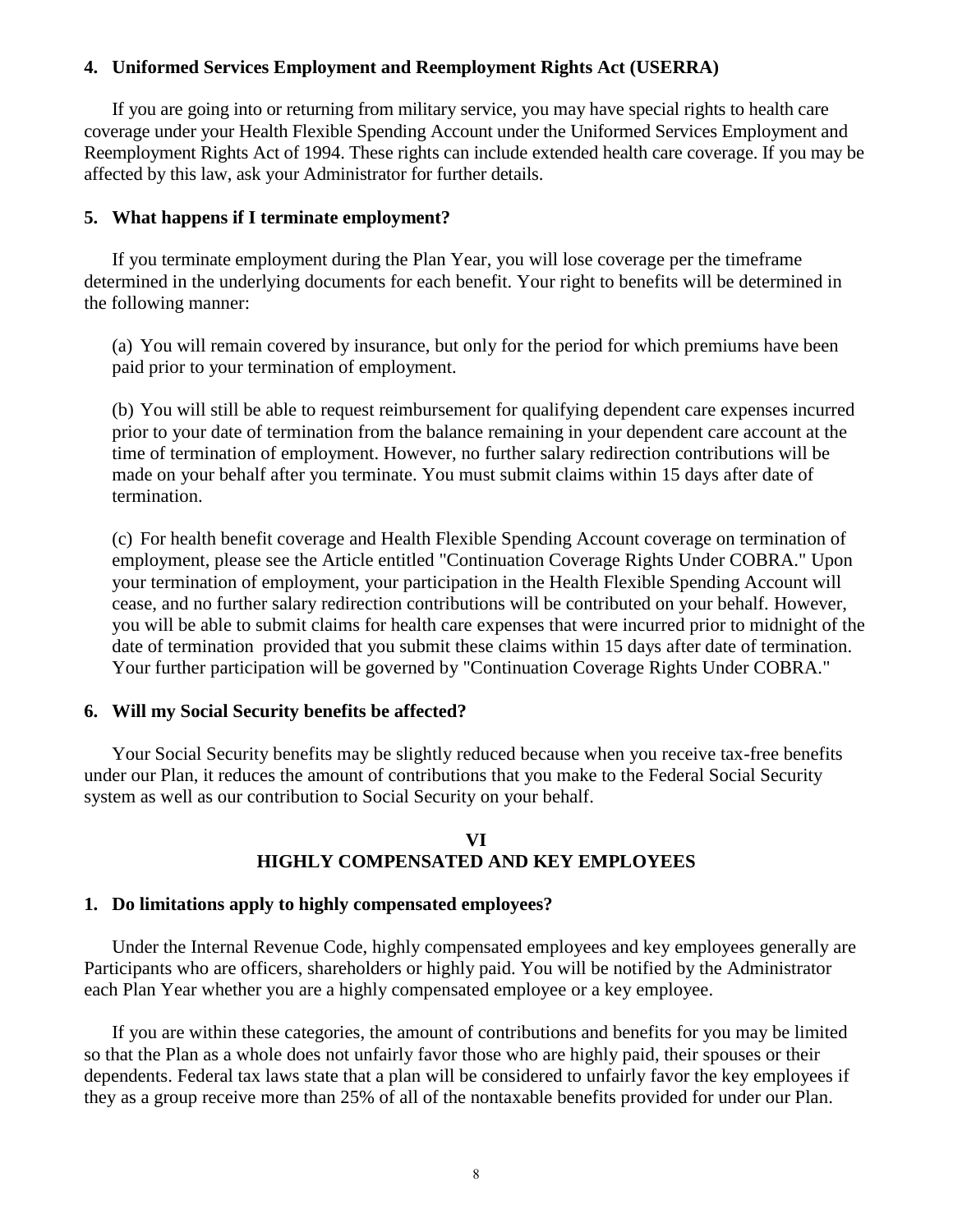Plan experience will dictate whether contribution limitations on highly compensated employees or key employees will apply. You will be notified of these limitations if you are affected.

# **VII PLAN ACCOUNTING**

#### **1. Periodic Statements**

The Administrator will provide you with a statement of your account periodically during the Plan Year that shows your account balance. It is important to read these statements carefully so you understand the balance remaining to pay for a benefit. Remember, you want to spend all the money you have designated for a particular benefit by the end of the Plan Year.

#### **VIII GENERAL INFORMATION ABOUT OUR PLAN**

This Section contains certain general information which you may need to know about the Plan.

#### **1. General Plan Information**

Jasper County Board of Education Cafeteria Plan is the name of the Plan.

Your Employer has assigned Plan Number 501 to your Plan.

The provisions of the Plan become effective on January 1, 2017, which is called the Effective Date of the Plan.

Your Plan's records are maintained on a twelve-month period of time. This is known as the Plan Year. The Plan Year begins on January 1 and ends on December 31.

#### **2. Employer Information**

Your Employer's name, address, and identification number are:

Jasper County Board of Education 1411 College Street Monticello, Georgia 31064 58-6000267

#### **3. Plan Administrator Information**

The name, address and business telephone number of your Plan's Administrator are:

Jasper County Board of Education 1411 College Street Monticello, Georgia 31064 706-468-6350

The Administrator keeps the records for the Plan and is responsible for the administration of the Plan. The Administrator will also answer any questions you may have about our Plan. You may contact the Administrator for any further information about the Plan.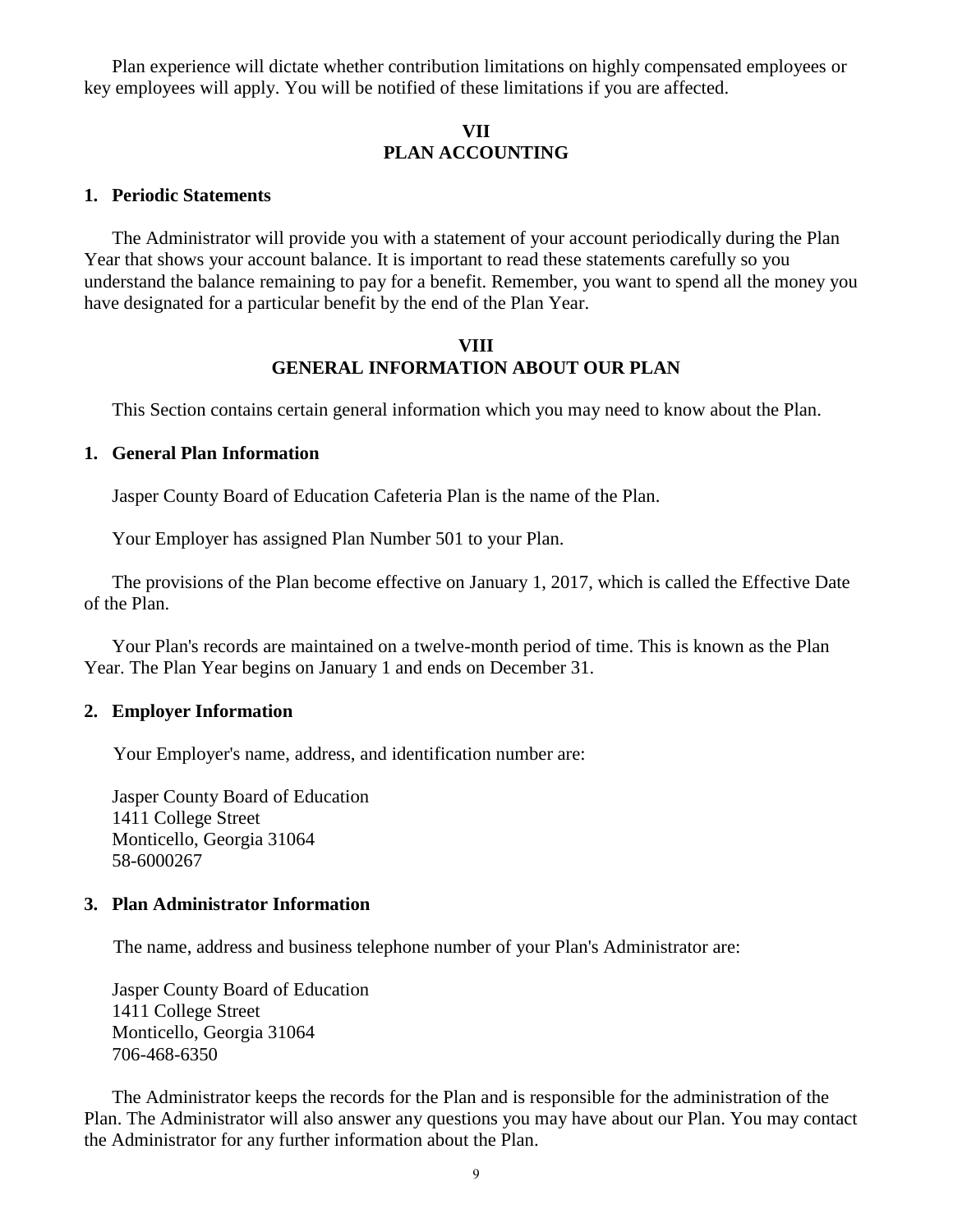#### **4. Service of Legal Process**

The name and address of the Plan's agent for service of legal process are: Jasper County Board of Education 1411 College Street Monticello, Georgia 31064

#### **5. Type of Administration**

The type of Administration is Employer Administration.

#### **6. Claims Submission**

Claims for expenses should be submitted to:

Medcom PO Box 10269 Jacksonville, Florida 32247-0269

# **IX ADDITIONAL PLAN INFORMATION**

#### **1. Claims Process**

You should submit all reimbursement claims during the Plan Year. For the Health Flexible Spending Account, you must submit claims no later than 30 days after the end of the Plan Year. However, if you terminate employment during the Plan Year, you must submit your Health Flexible Spending Account claims within 15 days after the date of termination. For the Dependent Care Flexible Spending Account, you must submit claims no later than 30 days after the end of the Plan Year. However, if you terminate employment during the Plan Year, you must submit your Dependent Care Flexible Spending Account claims within 15 days after the date of termination. Any claims submitted after that time will not be considered.

Claims that are insured or self-funded will be handled in accordance with procedures contained in the insurance policies or contracts. All other general requests should be directed to the Administrator of our Plan. If a dependent care or medical expense claim under the Plan is denied in whole or in part, you or your beneficiary will receive written notification. The notification will include the reasons for the denial, with reference to the specific provisions of the Plan on which the denial was based, a description of any additional information needed to process the claim and an explanation of the claims review procedure. Within 60 days after denial, you or your beneficiary may submit a written request for reconsideration of the denial to the Administrator.

Any such request should be accompanied by documents or records in support of your appeal. You or your beneficiary may review pertinent documents and submit issues and comments in writing. The Administrator will review the claim and provide, within 60 days, a written response to the appeal. (This period may be extended an additional 60 days under certain circumstances.) In this response, the Administrator will explain the reason for the decision, with specific reference to the provisions of the Plan on which the decision is based. The Administrator has the exclusive right to interpret the appropriate plan provisions. Decisions of the Administrator are conclusive and binding.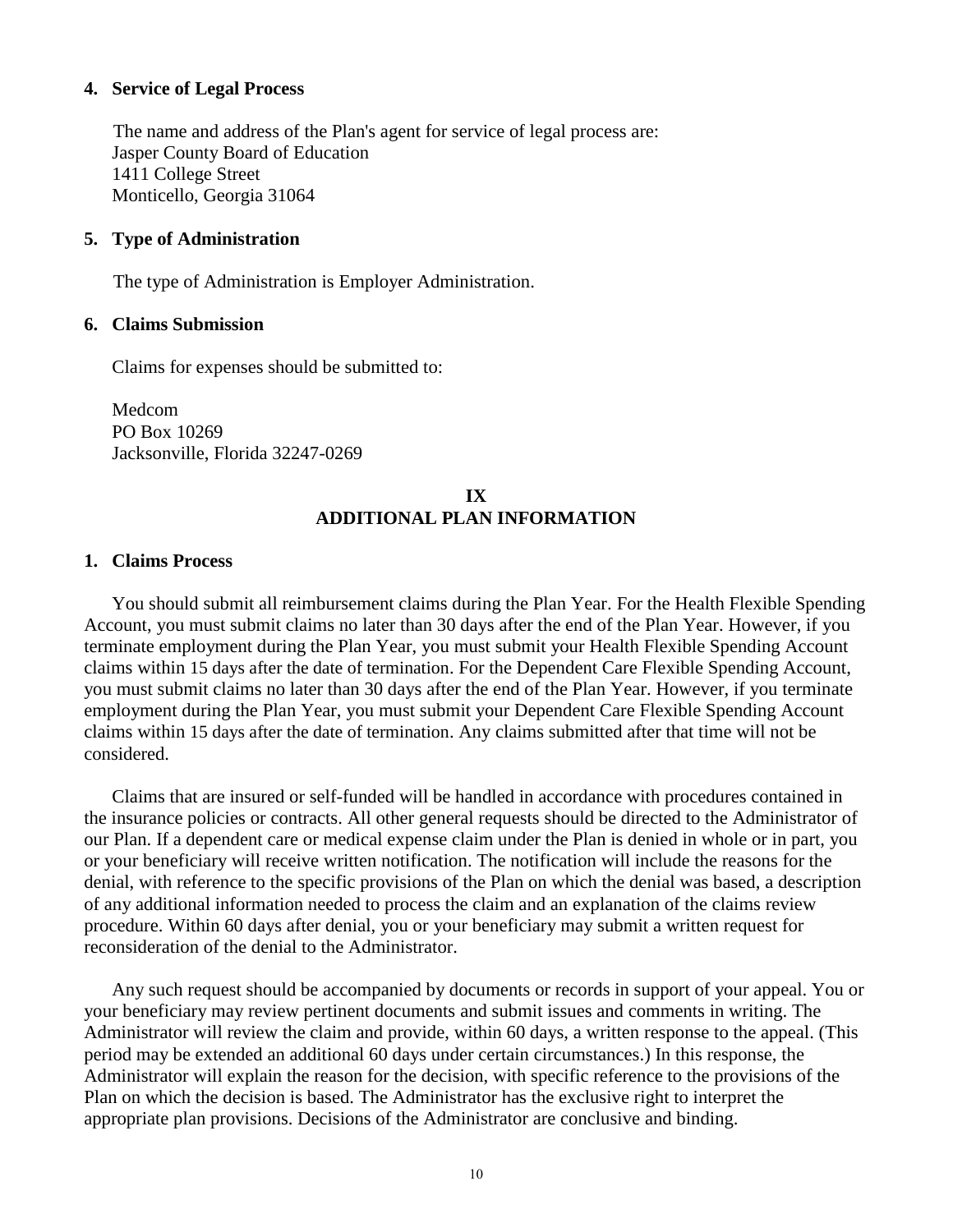## **X CONTINUATION COVERAGE RIGHTS UNDER COBRA**

Under federal law, the Consolidated Omnibus Budget Reconciliation Act of 1985 (COBRA), certain employees and their families covered under health benefits under this Plan will be entitled to the opportunity to elect a temporary extension of health coverage (called "COBRA continuation coverage") where coverage under the Plan would otherwise end. This notice is intended to inform Plan Participants and beneficiaries, in summary fashion, of their rights and obligations under the continuation coverage provisions of COBRA, as amended and reflected in final and proposed regulations published by the Department of the Treasury. This notice is intended to reflect the law and does not grant or take away any rights under the law.

The Plan Administrator or its designee is responsible for administering COBRA continuation coverage. Complete instructions on COBRA, as well as election forms and other information, will be provided by the Plan Administrator or its designee to Plan Participants who become Qualified Beneficiaries under COBRA. While the Plan itself is not a group health plan, it does provide health benefits. Whenever "Plan" is used in this section, it means any of the health benefits under this Plan including the Health Flexible Spending Account.

#### **1. What is COBRA continuation coverage?**

COBRA continuation coverage is the temporary extension of group health plan coverage that must be offered to certain Plan Participants and their eligible family members (called "Qualified Beneficiaries") at group rates. The right to COBRA continuation coverage is triggered by the occurrence of a life event that results in the loss of coverage under the terms of the Plan (the "Qualifying Event"). The coverage must be identical to the coverage that the Qualified Beneficiary had immediately before the Qualifying Event, or if the coverage has been changed, the coverage must be identical to the coverage provided to similarly situated active employees who have not experienced a Qualifying Event (in other words, similarly situated non-COBRA beneficiaries).

There may be other options available when you lose group health coverage**.** For example, you may be eligible to buy an individual plan through the Health Insurance Marketplace. By enrolling in coverage through the Marketplace, you may qualify for lower costs on your monthly premiums and lower out-ofpocket costs. Additionally, you may qualify for a 30-day special enrollment period for another group health plan for which you are eligible (such as a spouse's plan), even if that plan generally doesn't accept late enrollees.

#### **2. Who can become a Qualified Beneficiary?**

In general, a Qualified Beneficiary can be:

(a) Any individual who, on the day before a Qualifying Event, is covered under a Plan by virtue of being on that day either a covered Employee, the Spouse of a covered Employee, or a Dependent child of a covered Employee. If, however, an individual who otherwise qualifies as a Qualified Beneficiary is denied or not offered coverage under the Plan under circumstances in which the denial or failure to offer constitutes a violation of applicable law, then the individual will be considered to have had the coverage and will be considered a Qualified Beneficiary if that individual experiences a Qualifying Event.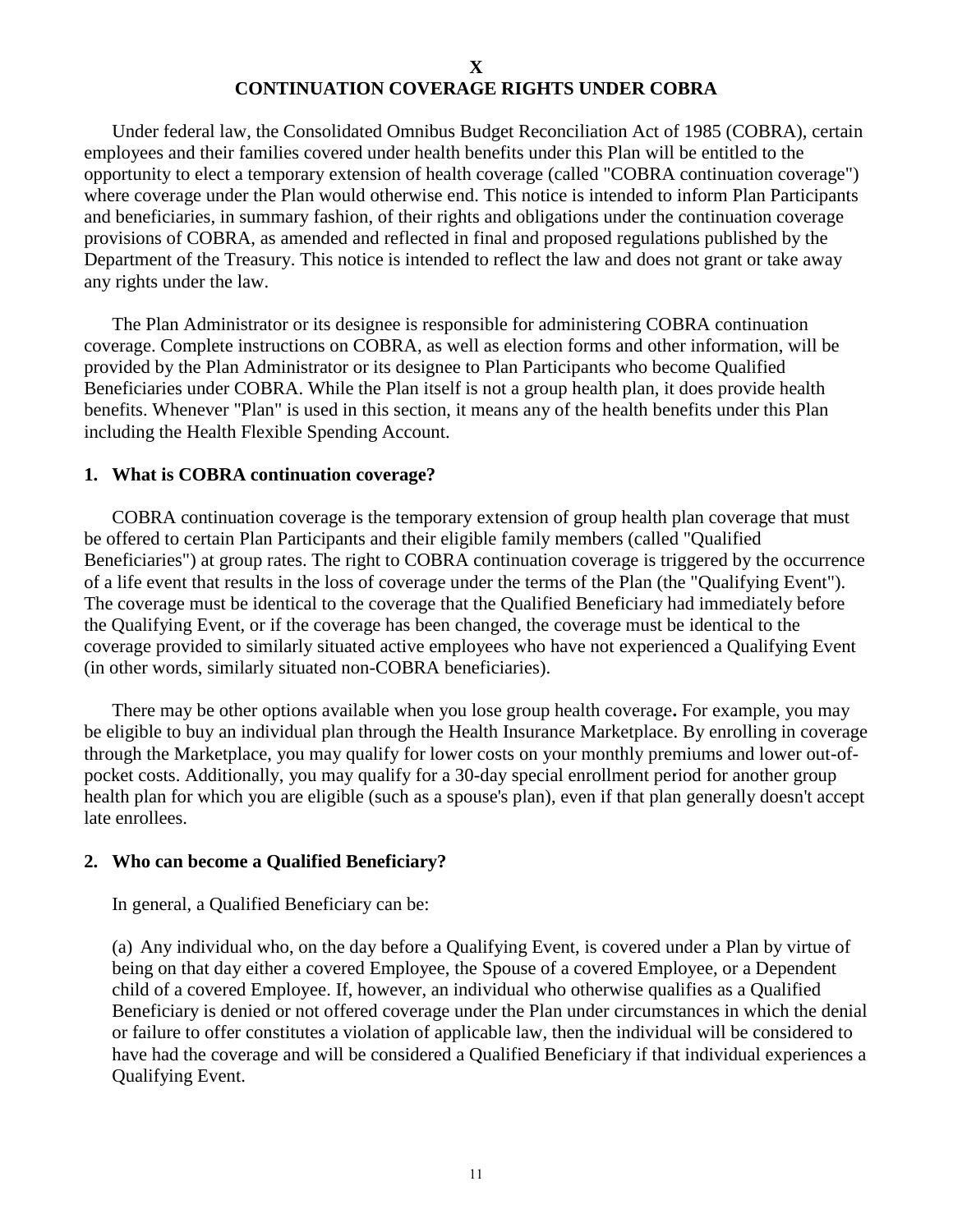(b) Any child who is born to or placed for adoption with a covered Employee during a period of COBRA continuation coverage, and any individual who is covered by the Plan as an alternate recipient under a qualified medical support order. If, however, an individual who otherwise qualifies as a Qualified Beneficiary is denied or not offered coverage under the Plan under circumstances in which the denial or failure to offer constitutes a violation of applicable law, then the individual will be considered to have had the coverage and will be considered a Qualified Beneficiary if that individual experiences a Qualifying Event.

The term "covered Employee" includes any individual who is provided coverage under the Plan due to his or her performance of services for the employer sponsoring the Plan. However, this provision does not establish eligibility of these individuals. Eligibility for Plan coverage shall be determined in accordance with Plan Eligibility provisions.

An individual is not a Qualified Beneficiary if the individual's status as a covered Employee is attributable to a period in which the individual was a nonresident alien who received from the individual's Employer no earned income that constituted income from sources within the United States. If, on account of the preceding reason, an individual is not a Qualified Beneficiary, then a Spouse or Dependent child of the individual will also not be considered a Qualified Beneficiary by virtue of the relationship to the individual. A domestic partner is not a Qualified Beneficiary.

Each Qualified Beneficiary (including a child who is born to or placed for adoption with a covered Employee during a period of COBRA continuation coverage) must be offered the opportunity to make an independent election to receive COBRA continuation coverage.

### **3. What is a Qualifying Event?**

A Qualifying Event is any of the following if the Plan provided that the Plan participant would lose coverage (i.e., cease to be covered under the same terms and conditions as in effect immediately before the Qualifying Event) in the absence of COBRA continuation coverage:

(a) The death of a covered Employee.

(b) The termination (other than by reason of the Employee's gross misconduct), or reduction of hours, of a covered Employee's employment.

(c) The divorce or legal separation of a covered Employee from the Employee's Spouse. If the Employee reduces or eliminates the Employee's Spouse's Plan coverage in anticipation of a divorce or legal separation, and a divorce or legal separation later occurs, then the divorce or legal separation may be considered a Qualifying Event even though the Spouse's coverage was reduced or eliminated before the divorce or legal separation.

(d) A covered Employee's enrollment in any part of the Medicare program.

(e) A Dependent child's ceasing to satisfy the Plan's requirements for a Dependent child (for example, attainment of the maximum age for dependency under the Plan).

If the Qualifying Event causes the covered Employee, or the covered Spouse or a Dependent child of the covered Employee, to cease to be covered under the Plan under the same terms and conditions as in effect immediately before the Qualifying Event, the persons losing such coverage become Qualified Beneficiaries under COBRA if all the other conditions of COBRA are also met. For example, any increase in contribution that must be paid by a covered Employee, or the Spouse, or a Dependent child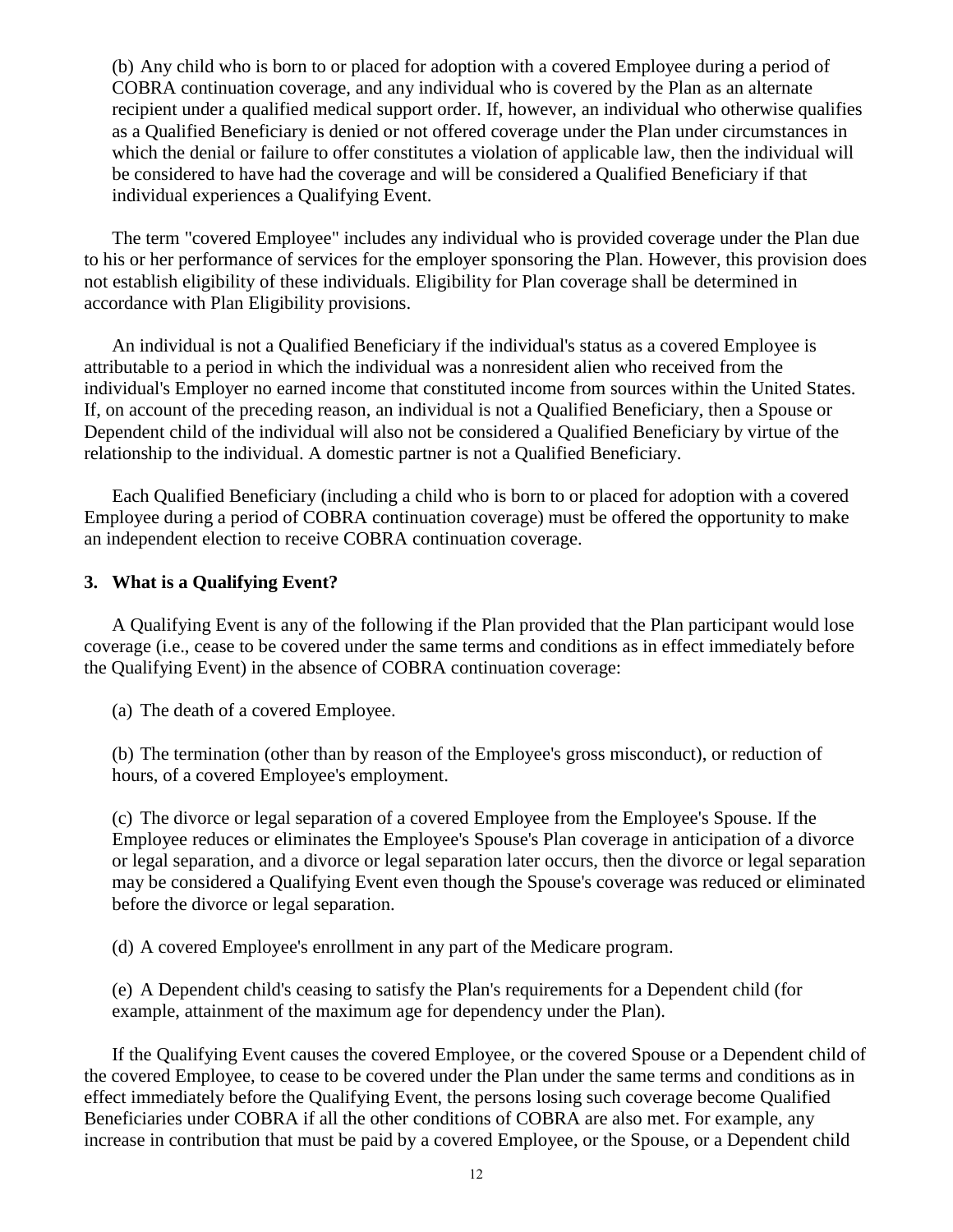of the covered Employee, for coverage under the Plan that results from the occurrence of one of the events listed above is a loss of coverage.

The taking of leave under the Family and Medical Leave Act of 1993, as amended ("FMLA") does not constitute a Qualifying Event. A Qualifying Event will occur, however, if an Employee does not return to employment at the end of the FMLA leave and all other COBRA continuation coverage conditions are present. If a Qualifying Event occurs, it occurs on the last day of FMLA leave and the applicable maximum coverage period is measured from this date (unless coverage is lost at a later date and the Plan provides for the extension of the required periods, in which case the maximum coverage date is measured from the date when the coverage is lost.) Note that the covered Employee and family members will be entitled to COBRA continuation coverage even if they failed to pay the employee portion of premiums for coverage under the Plan during the FMLA leave.

# **4. What factors should be considered when determining to elect COBRA continuation coverage?**

When considering options for health coverage, Qualified Beneficiaries should consider:

- **Premiums:** This plan can charge up to 102% of total plan premiums for COBRA coverage. Other options, like coverage on a spouse's plan or through the Marketplace, may be less expensive. Qualified Beneficiaries have special enrollment rights under federal law (HIPAA). They have the right to request special enrollment in another group health plan for which they are otherwise eligible (such as a plan sponsored by a spouse's employer) within 30 days after Plan coverage ends due to one of the Qualifying Events listed above.
- **Provider Networks:** If a Qualified Beneficiary is currently getting care or treatment for a condition, a change in health coverage may affect access to a particular health care provider. You may want to check to see if your current health care providers participate in a network in considering options for health coverage.
- **Drug Formularies:** For Qualified Beneficiaries taking medication, a change in health coverage may affect costs for medication – and in some cases, the medication may not be covered by another plan. Qualified beneficiaries should check to see if current medications are listed in drug formularies for other health coverage.
- **Severance payments:** If COBRA rights arise because the Employee has lost his job and there is a severance package available from the employer, the former employer may have offered to pay some or all of the Employee's COBRA payments for a period of time. This can affect the timing of coverage available in the Marketplace. In this scenario, the Employee may want to contact the Department of Labor at 1-866-444-3272 to discuss options.
- **Medicare Eligibility:** You should be aware of how COBRA coverage coordinates with Medicare eligibility. If you are eligible for Medicare at the time of the Qualifying Event, or if you will become eligible soon after the Qualifying Event, you should know that you have 8 months to enroll in Medicare after your employment –related health coverage ends. Electing COBRA coverage does not extend this 8-month period. For more information, see medicare.gov/sign-up-change-plan**.**
- **Service Areas:** If benefits under the Plan are limited to specific service or coverage areas, benefits may not be available to a Qualified Beneficiary who moves out of the area.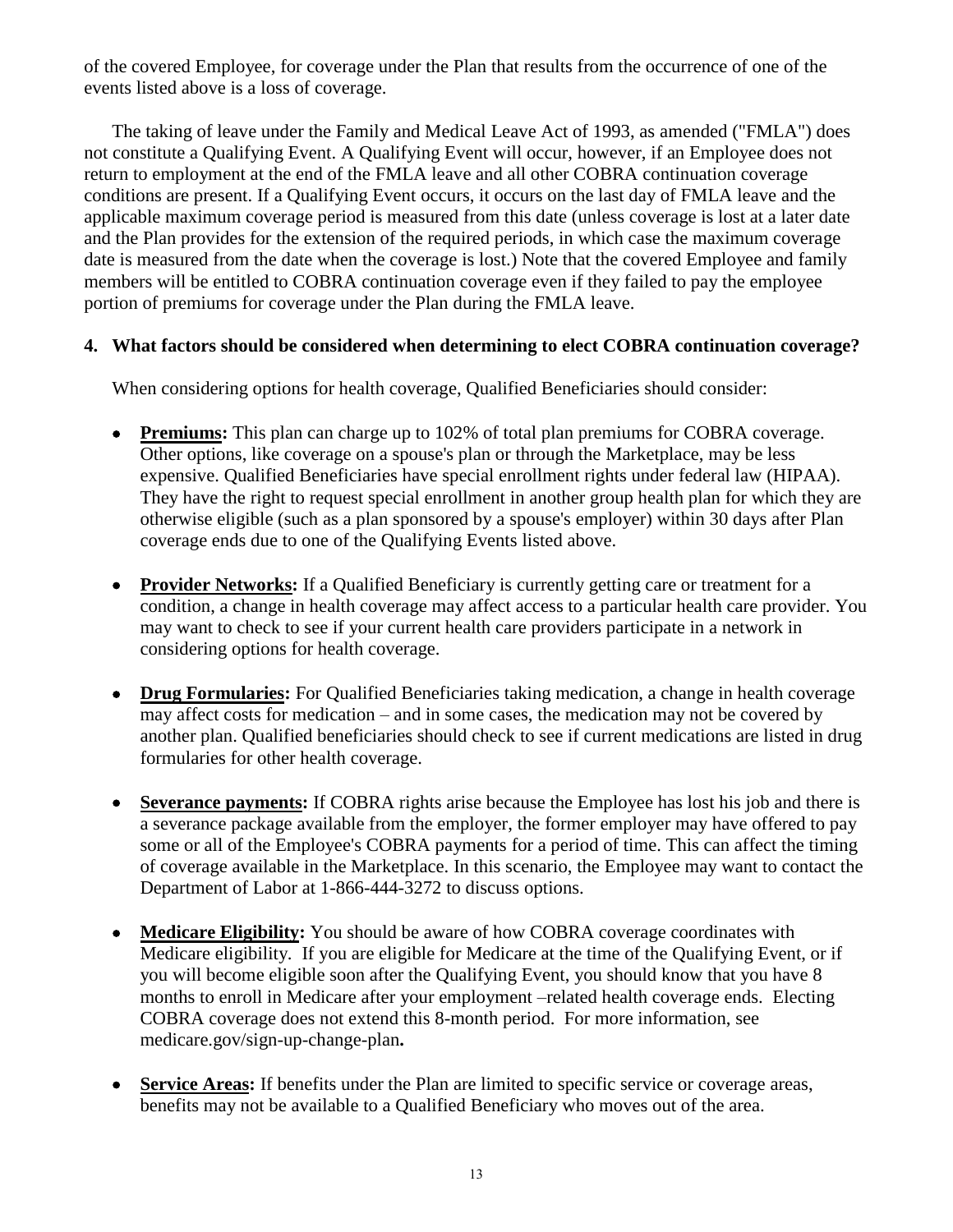**Other Cost-Sharing:** In addition to premiums or contributions for health coverage, the Plan requires participants to pay copayments, deductibles, coinsurance, or other amounts as benefits are used. Qualified beneficiaries should check to see what the cost-sharing requirements are for other health coverage options. For example, one option may have much lower monthly premiums, but a much higher deductible and higher copayments.

**Are there other coverage options besides COBRA Continuation Coverage?** Yes. Instead of enrolling in COBRA continuation coverage, there may be other coverage options for Qualified Beneficiaries through the Health Insurance Marketplace, Medicaid, or other group health plan coverage options (such as a spouse's plan) through what is called a "special enrollment period." Some of these options may cost less than COBRA continuation coverage. You can learn more about many of these options at www.healthcare.gov.

#### **5. What is the procedure for obtaining COBRA continuation coverage?**

The Plan has conditioned the availability of COBRA continuation coverage upon the timely election of such coverage. An election is timely if it is made during the election period.

#### **6. What is the election period and how long must it last?**

The election period is the time period within which the Qualified Beneficiary must elect COBRA continuation coverage under the Plan. The election period must begin no later than the date the Qualified Beneficiary would lose coverage on account of the Qualifying Event and ends 60 days after the later of the date the Qualified Beneficiary would lose coverage on account of the Qualifying Event or the date notice is provided to the Qualified Beneficiary of her or his right to elect COBRA continuation coverage. If coverage is not elected within the 60 day period, all rights to elect COBRA continuation coverage are forfeited.

Note: If a covered Employee who has been terminated or experienced a reduction of hours qualifies for a trade readjustment allowance or alternative trade adjustment assistance under a federal law called the Trade Act of 2002, as extended by the Trade Preferences Extension Act of 2015, and the employee and his or her covered dependents have not elected COBRA coverage within the normal election period, a second opportunity to elect COBRA coverage will be made available for themselves and certain family members, but only within a limited period of 60 days or less and only during the six months immediately after their group health plan coverage ended. Any person who qualifies or thinks that he or she and/or his or her family members may qualify for assistance under this special provision should contact the Plan Administrator or its designee for further information about the special second election period. If continuation coverage is elected under this extension, it will not become effective prior to the beginning of this special second election period.

# **7. Is a covered Employee or Qualified Beneficiary responsible for informing the Plan Administrator of the occurrence of a Qualifying Event?**

The Plan will offer COBRA continuation coverage to Qualified Beneficiaries only after the Plan Administrator or its designee has been timely notified that a Qualifying Event has occurred. The Employer (if the Employer is not the Plan Administrator) will notify the Plan Administrator or its designee of the Qualifying Event within 30 days following the date coverage ends when the Qualifying Event is:

(a) the end of employment or reduction of hours of employment,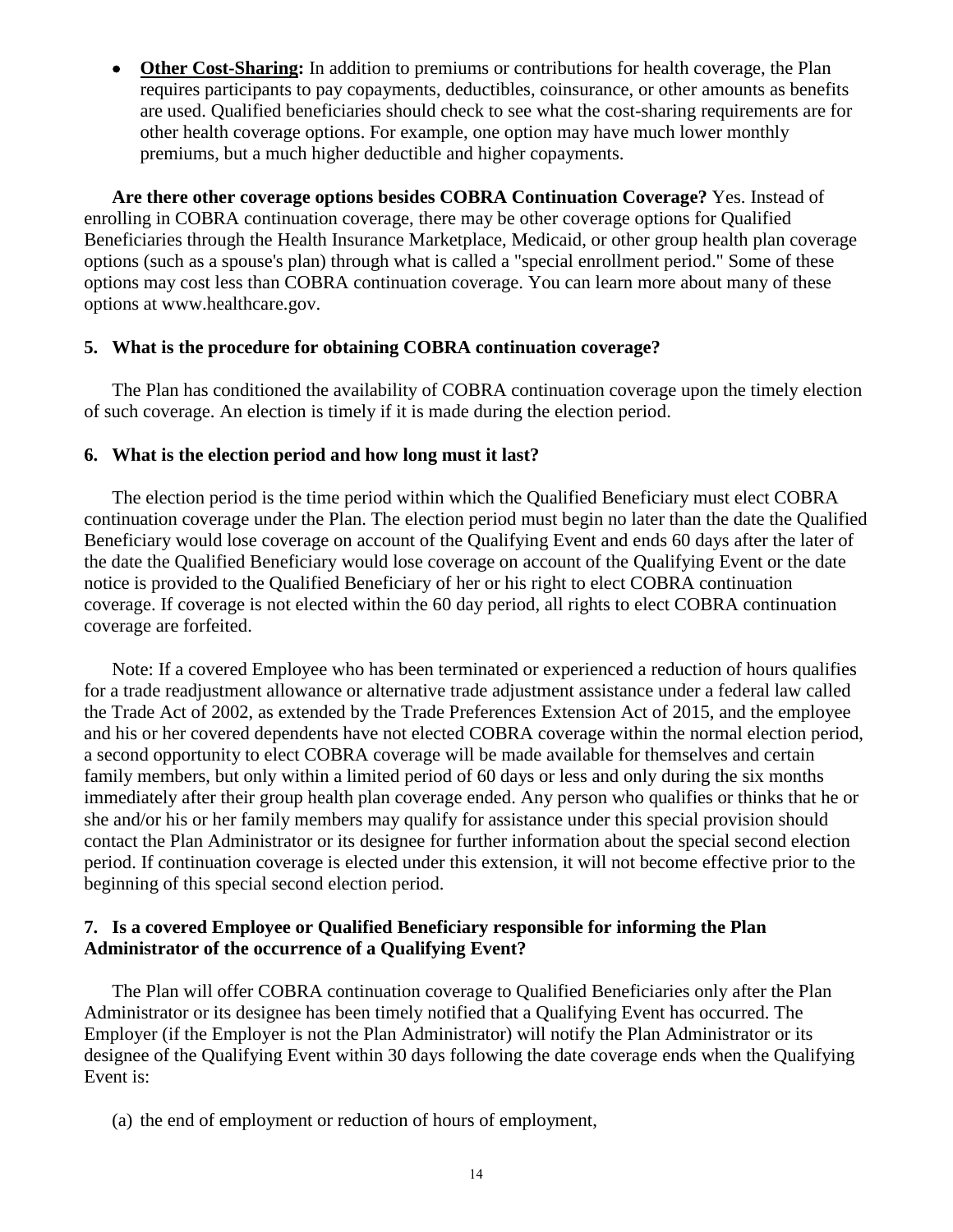(b) death of the employee,

(c) commencement of a proceeding in bankruptcy with respect to the Employer, or

(d) entitlement of the employee to any part of Medicare.

#### **IMPORTANT:**

**For the other Qualifying Events (divorce or legal separation of the employee and spouse or a dependent child's losing eligibility for coverage as a dependent child), you or someone on your behalf must notify the Plan Administrator or its designee in writing within 60 days after the Qualifying Event occurs, using the procedures specified below. If these procedures are not followed or if the notice is not provided in writing to the Plan Administrator or its designee during the 60-day notice period, any spouse or dependent child who loses coverage will not be offered the option to elect continuation coverage. You must send this notice to the Plan Administrator or its designee.**

#### *NOTICE PROCEDURES:*

Any notice that you provide must be *in writing*. Oral notice, including notice by telephone, is not acceptable. You must mail, fax or hand-deliver your notice to the person, department or firm listed below, at the following address:

> Jasper County Board of Education 1411 College Street Monticello, Georgia 31064

If mailed, your notice must be postmarked no later than the last day of the required notice period. Any notice you provide must state:

- the **name of the plan or plans** under which you lost or are losing coverage,
- the **name and address of the employee** covered under the plan,
- the **name(s) and address(es) of the Qualified Beneficiary(ies)**, and
- the **Qualifying Event** and the **date** it happened.

If the Qualifying Event is a **divorce or legal separation**, your notice must include **a copy of the divorce decree or the legal separation agreement**.

Be aware that there are other notice requirements in other contexts, for example, in order to qualify for a disability extension.

Once the Plan Administrator or its designee receives *timely notice* that a Qualifying Event has occurred, COBRA continuation coverage will be offered to each of the qualified beneficiaries. Each Qualified Beneficiary will have an independent right to elect COBRA continuation coverage. Covered employees may elect COBRA continuation coverage for their spouses, and parents may elect COBRA continuation coverage on behalf of their children. For each Qualified Beneficiary who elects COBRA continuation coverage, COBRA continuation coverage will begin on the date that plan coverage would otherwise have been lost. If you or your spouse or dependent children do not elect continuation coverage within the 60-day election period described above, the right to elect continuation coverage will be lost.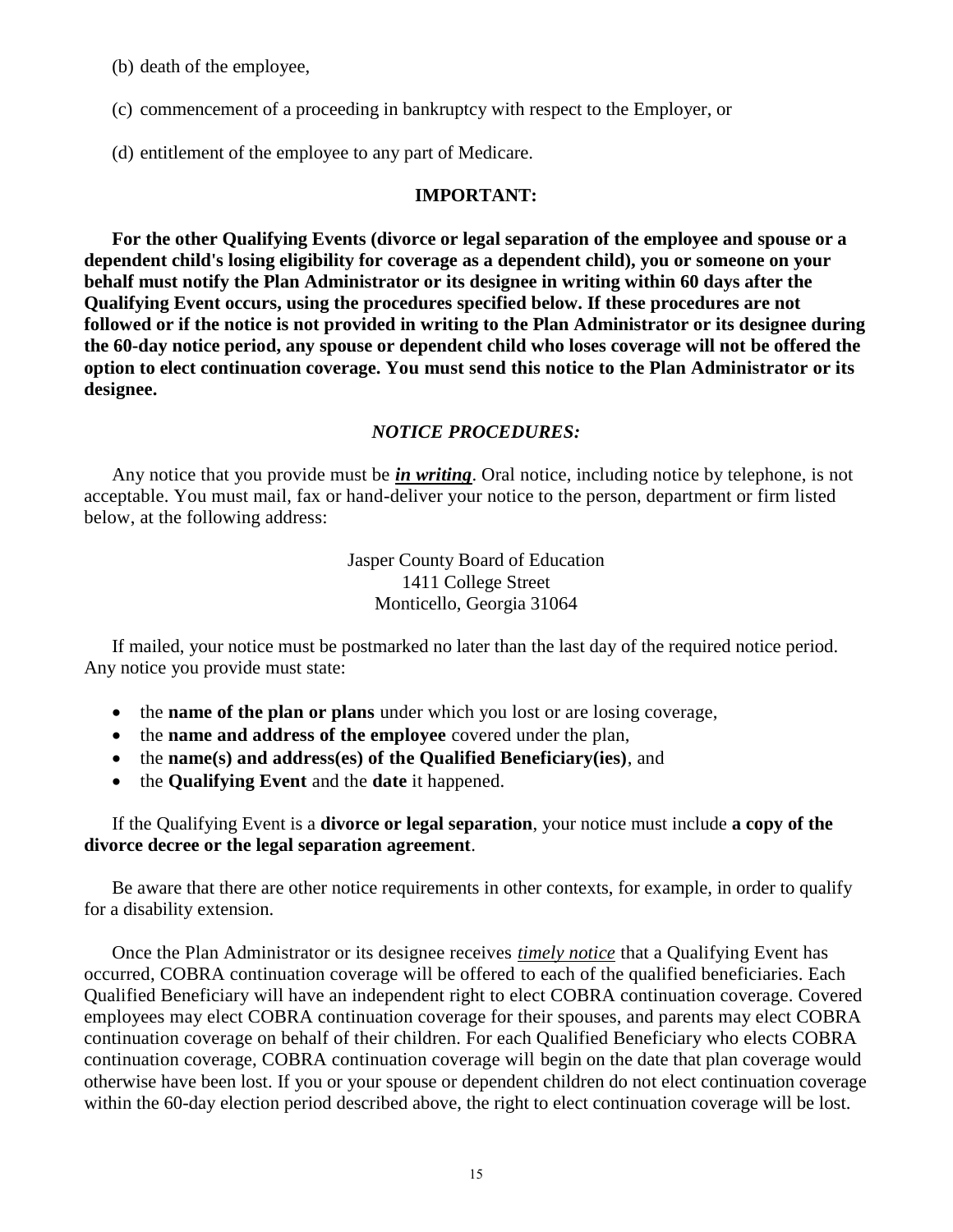# **8. Is a waiver before the end of the election period effective to end a Qualified Beneficiary's election rights?**

If, during the election period, a Qualified Beneficiary waives COBRA continuation coverage, the waiver can be revoked at any time before the end of the election period. Revocation of the waiver is an election of COBRA continuation coverage. However, if a waiver is later revoked, coverage need not be provided retroactively (that is, from the date of the loss of coverage until the waiver is revoked). Waivers and revocations of waivers are considered made on the date they are sent to the Plan Administrator or its designee, as applicable.

# **9. Is COBRA coverage available if a Qualified Beneficiary has other group health plan coverage or Medicare?**

Qualified Beneficiaries who are entitled to elect COBRA continuation coverage may do so even if they are covered under another group health plan or are entitled to Medicare benefits on or before the date on which COBRA is elected. However, a Qualified Beneficiary's COBRA coverage will terminate automatically if, after electing COBRA, he or she becomes entitled to Medicare or becomes covered under other group health plan coverage.

# **10. When may a Qualified Beneficiary's COBRA continuation coverage be terminated?**

During the election period, a Qualified Beneficiary may waive COBRA continuation coverage. Except for an interruption of coverage in connection with a waiver, COBRA continuation coverage that has been elected for a Qualified Beneficiary must extend for at least the period beginning on the date of the Qualifying Event and ending not before the earliest of the following dates:

(a) The last day of the applicable maximum coverage period.

(b) The first day for which Timely Payment is not made to the Plan with respect to the Qualified Beneficiary.

(c) The date upon which the Employer ceases to provide any group health plan (including a successor plan) to any employee.

(d) The date, after the date of the election, that the Qualified Beneficiary first becomes entitled to Medicare (either part A or part B, whichever occurs earlier).

(e) In the case of a Qualified Beneficiary entitled to a disability extension, the later of:

(1) (i) 29 months after the date of the Qualifying Event, or (ii) the first day of the month that is more than 30 days after the date of a final determination under Title II or XVI of the Social Security Act that the disabled Qualified Beneficiary whose disability resulted in the Qualified Beneficiary's entitlement to the disability extension is no longer disabled, whichever is earlier; or

(2) the end of the maximum coverage period that applies to the Qualified Beneficiary without regard to the disability extension.

The Plan can terminate for cause the coverage of a Qualified Beneficiary on the same basis that the Plan terminates for cause the coverage of similarly situated non-COBRA beneficiaries, for example, for the submission of a fraudulent claim.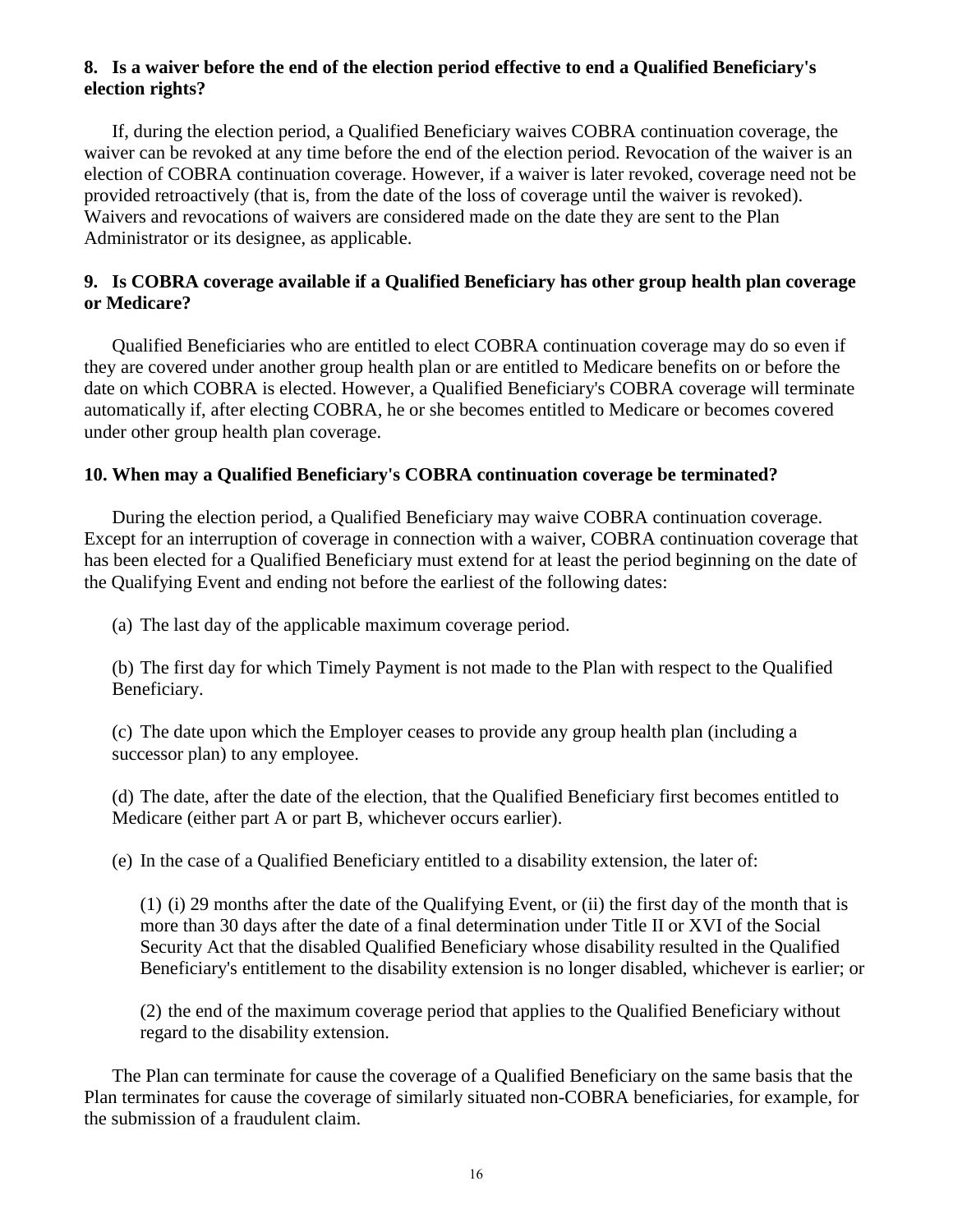In the case of an individual who is not a Qualified Beneficiary and who is receiving coverage under the Plan solely because of the individual's relationship to a Qualified Beneficiary, if the Plan's obligation to make COBRA continuation coverage available to the Qualified Beneficiary ceases, the Plan is not obligated to make coverage available to the individual who is not a Qualified Beneficiary.

# **11. What are the maximum coverage periods for COBRA continuation coverage?**

The maximum coverage periods are based on the type of the Qualifying Event and the status of the Qualified Beneficiary, as shown below.

(a) In the case of a Qualifying Event that is a termination of employment or reduction of hours of employment, the maximum coverage period ends 18 months after the Qualifying Event if there is not a disability extension and 29 months after the Qualifying Event if there is a disability extension.

(b) In the case of a covered Employee's enrollment in the Medicare program before experiencing a Qualifying Event that is a termination of employment or reduction of hours of employment, the maximum coverage period for Qualified Beneficiaries ends on the later of:

(1) 36 months after the date the covered Employee becomes enrolled in the Medicare program. This extension does not apply to the covered Employee; or

(2) 18 months (or 29 months, if there is a disability extension) after the date of the covered Employee's termination of employment or reduction of hours of employment.

(c) In the case of a Qualified Beneficiary who is a child born to or placed for adoption with a covered Employee during a period of COBRA continuation coverage, the maximum coverage period is the maximum coverage period applicable to the Qualifying Event giving rise to the period of COBRA continuation coverage during which the child was born or placed for adoption.

(d) In the case of any other Qualifying Event than that described above, the maximum coverage period ends 36 months after the Qualifying Event.

### **12. Under what circumstances can the maximum coverage period be expanded?**

If a Qualifying Event that gives rise to an 18-month or 29-month maximum coverage period is followed, within that 18- or 29-month period, by a second Qualifying Event that gives rise to a 36-months maximum coverage period, the original period is expanded to 36 months, but only for individuals who are Qualified Beneficiaries at the time of and with respect to both Qualifying Events. In no circumstance can the COBRA maximum coverage period be expanded to more than 36 months after the date of the first Qualifying Event. The Plan Administrator must be notified of the second qualifying event within 60 days of the second qualifying event. This notice must be sent to the Plan Administrator or its designee in accordance with the procedures above.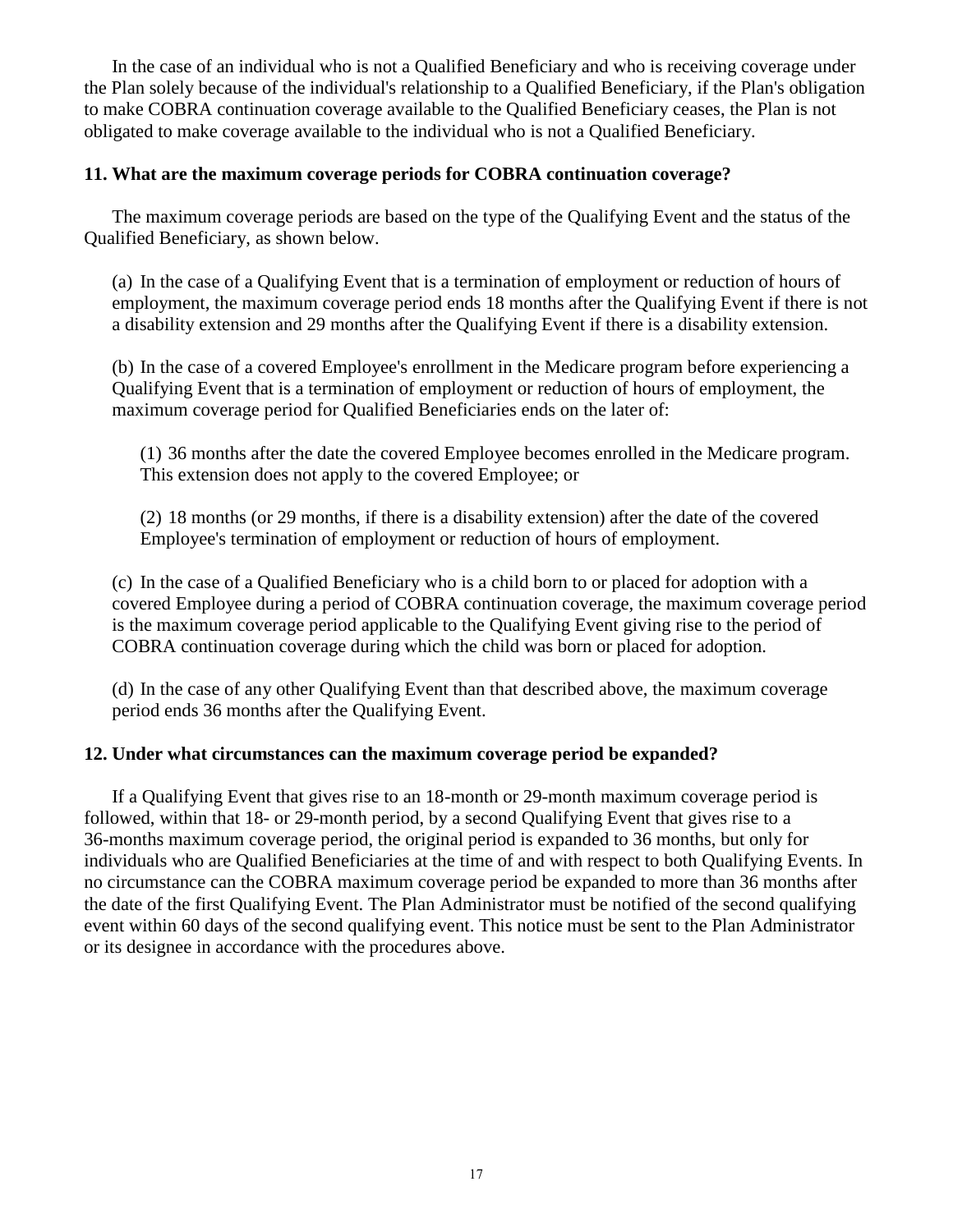# **13. How does a Qualified Beneficiary become entitled to a disability extension?**

A disability extension will be granted if an individual (whether or not the covered Employee) who is a Qualified Beneficiary in connection with the Qualifying Event that is a termination or reduction of hours of a covered Employee's employment, is determined under Title II or XVI of the Social Security Act to have been disabled at any time during the first 60 days of COBRA continuation coverage. To qualify for the disability extension, the Qualified Beneficiary must also provide the Plan Administrator with notice of the disability determination on a date that is both within 60 days after the date of the determination and before the end of the original 18-month maximum coverage. This notice must be sent to the Plan Administrator or its designee in accordance with the procedures above.

# **14. Does the Plan require payment for COBRA continuation coverage?**

For any period of COBRA continuation coverage under the Plan, Qualified Beneficiaries who elect COBRA continuation coverage may be required to pay up to 102% of the applicable premium and up to 150% of the applicable premium for any expanded period of COBRA continuation coverage covering a disabled Qualified Beneficiary due to a disability extension. Your Plan Administrator will inform you of the cost. The Plan will terminate a Qualified Beneficiary's COBRA continuation coverage as of the first day of any period for which timely payment is not made.

### **15. Must the Plan allow payment for COBRA continuation coverage to be made in monthly installments?**

Yes. The Plan is also permitted to allow for payment at other intervals.

### **16. What is Timely Payment for COBRA continuation coverage?**

Timely Payment means a payment made no later than 30 days after the first day of the coverage period. Payment that is made to the Plan by a later date is also considered Timely Payment if either under the terms of the Plan, covered Employees or Qualified Beneficiaries are allowed until that later date to pay for their coverage for the period or under the terms of an arrangement between the Employer and the entity that provides Plan benefits on the Employer's behalf, the Employer is allowed until that later date to pay for coverage of similarly situated non-COBRA beneficiaries for the period.

Notwithstanding the above paragraph, the Plan does not require payment for any period of COBRA continuation coverage for a Qualified Beneficiary earlier than 45 days after the date on which the election of COBRA continuation coverage is made for that Qualified Beneficiary. Payment is considered made on the date on which it is postmarked to the Plan.

If Timely Payment is made to the Plan in an amount that is not significantly less than the amount the Plan requires to be paid for a period of coverage, then the amount paid will be deemed to satisfy the Plan's requirement for the amount to be paid, unless the Plan notifies the Qualified Beneficiary of the amount of the deficiency and grants a reasonable period of time for payment of the deficiency to be made. A "reasonable period of time" is 30 days after the notice is provided. A shortfall in a Timely Payment is not significant if it is no greater than the lesser of \$50 or 10% of the required amount.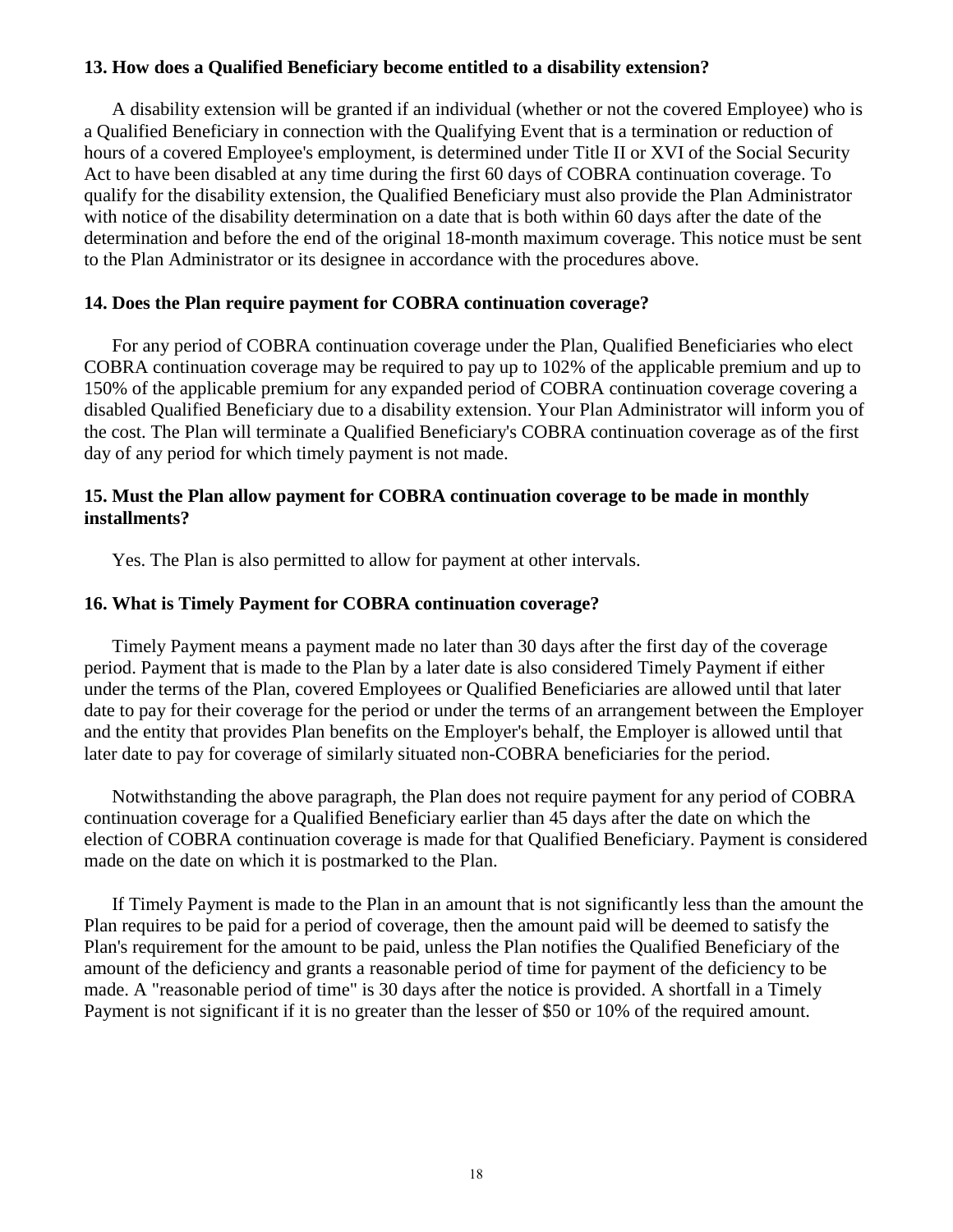# **17. How is my participation in the Health Flexible Spending Account affected?**

You can elect to continue your participation in the Health Flexible Spending Account for the remainder of the Plan Year, subject to the following conditions. You may only continue to participate in the Health Flexible Spending Account if you have elected to contribute more money than you have taken out in claims. For example, if you elected to contribute an annual amount of \$500 and, at the time you terminate employment, you have contributed \$300 but only claimed \$150, you may elect to continue coverage under the Health Flexible Spending Account. If you elect to continue coverage, then you would be able to continue to receive your health reimbursements up to the \$500. However, you must continue to pay for the coverage, just as the money has been taken out of your paycheck, but on an after-tax basis. The Plan can also charge you an extra amount (as explained above for other health benefits) to provide this benefit.

### **18. Are there other coverage options besides COBRA Continuation Coverage?**

Yes. Instead of enrolling in COBRA continuation coverage, there may be other coverage options for you and your family through the Health Insurance Marketplace, Medicaid, or other group health plan coverage options (such as a spouse's plan) through what is called a "special enrollment period." Some of these options may cost less than COBRA continuation coverage. You can learn more about many of these options at [www.healthcare.gov.](http://www.healthcare.gov/)

### **19. What other options may be available to you when you lose medical coverage under the Plan?**

You may be eligible to buy individual medical insurance coverage through the Health Insurance Marketplace. By enrolling in medical insurance coverage through the Health Insurance Marketplace, you may qualify for a lower cost on your monthly premiums and lower out-of-pocket costs. Additionally, you may qualify for a 30-day special enrollment period for another employer group medical plan for which you are eligible (such as your spouse's plan), even if that plan generally doesn't accept late enrollees.

# **IF YOU HAVE QUESTIONS**

Questions concerning your Plan or your COBRA continuation coverage rights should be addressed to the contact or contacts identified above. For more information about your rights under the Employee Retirement Income Security Act (ERISA), including COBRA, the Patient Protection and Affordable Care Act, and other laws affecting group health plans, contact the nearest Regional or District Office of the U.S. Department of Labor's Employee Benefits Security Administration (EBSA) in your area or visit [www.dol.gov/ebsa.](http://www.dol.gov/ebsa) (Addresses and phone numbers of Regional and District EBSA Offices are available through EBSA's website.) For more information about the Marketplace, visit [www.HealthCare.gov.](http://www.healthcare.gov/)

# **KEEP YOUR PLAN ADMINISTRATOR INFORMED OF ADDRESS CHANGES**

In order to protect your family's rights, you should keep the Plan Administrator informed of any changes in the addresses of family members. You should also keep a copy, for your records, of any notices you send to the Plan Administrator or its designee.